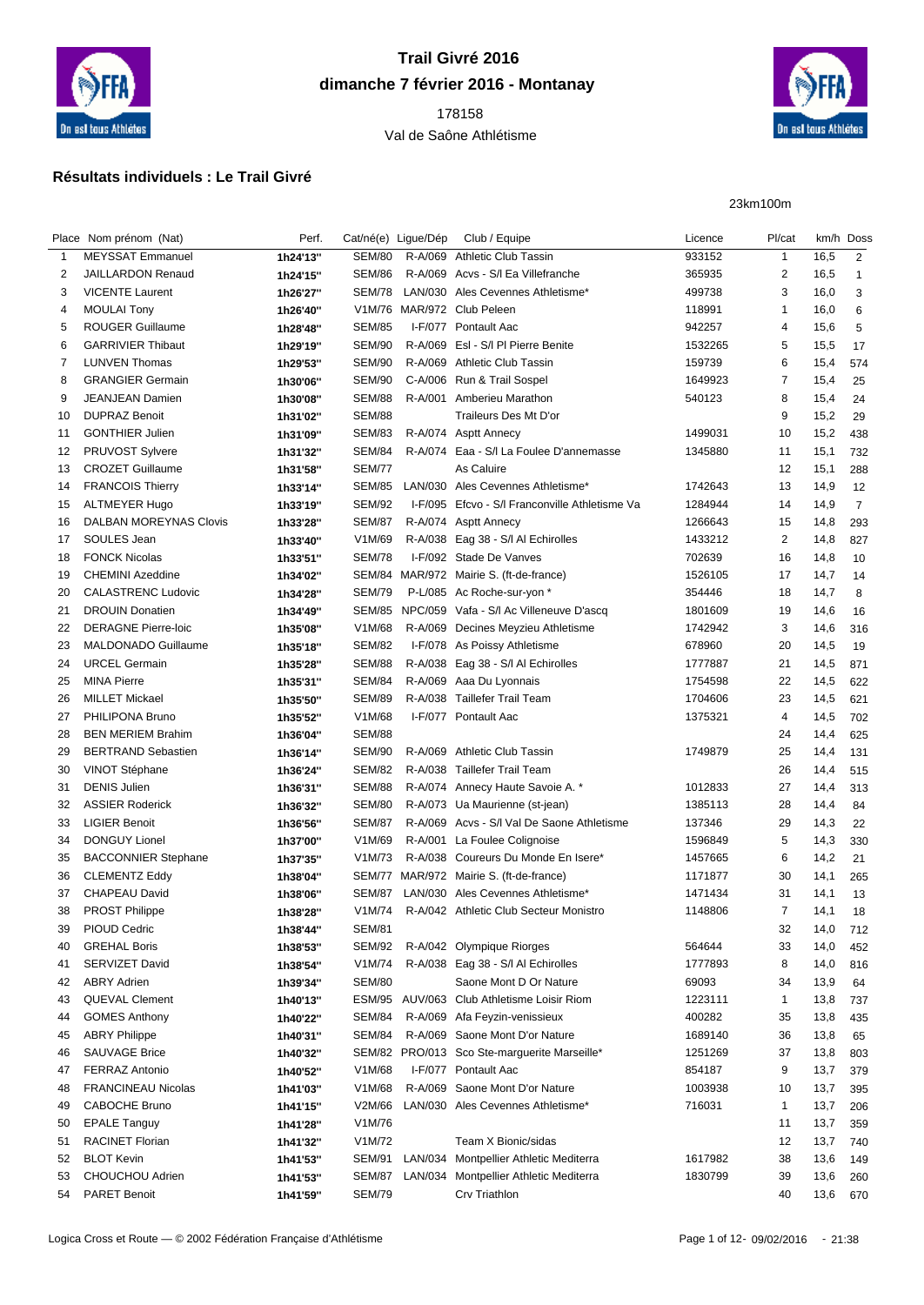| 55  | <b>ROSSE Christophe</b>    | 1h42'03" | V1M/72              | I-F/077 Pontault Aac                          | 1404469 | 13             | 13,6     | 775 |
|-----|----------------------------|----------|---------------------|-----------------------------------------------|---------|----------------|----------|-----|
| 56  | <b>CHELMIS Jonathan</b>    |          | <b>SEM/79</b>       | Corcy Endurance                               |         | 41             |          |     |
|     |                            | 1h42'14" |                     |                                               |         |                | 13,6     | 256 |
| 57  | <b>BOURGEY Florian</b>     | 1h42'15" | <b>SEM/93</b>       |                                               |         | 42             | 13,6     | 174 |
| 58  | <b>DODANE Olivier</b>      | 1h42'18" | <b>SEM/81</b>       | R-A/069 Aaa Du Lyonnais                       | 1405981 | 43             | 13,5     | 329 |
| 59  | <b>BOVERO</b> Severine     | 1h42'18" | V1F/76              | R-A/074 Athle St Julien 74                    | 346053  | 1              | 13,5     | 31  |
| 60  | <b>PREMONT Nicolas</b>     | 1h42'19" | <b>SEM/80</b>       | Areva                                         |         | 44             | 13,5     | 728 |
| 61  | <b>HAUD Thierry</b>        | 1h42'22" | V2M/66              | R-A/069 Esl - S/I Asul Bron                   | 1216758 | 2              | 13,5     | 482 |
| 62  | SOULARD Julien             | 1h42'24" | <b>SEM/81</b>       | Dombes Running Evasion                        |         | 45             | 13,5     | 826 |
| 63  | <b>FONT Xavier</b>         | 1h42'34" | V1M/74              | R-A/038 Taillefer Trail Team                  | 1648065 | 14             | 13,5     | 387 |
| 64  | <b>JUILLARD Fabien</b>     | 1h42'35" | SEM/84              | R-A/069 Afa Feyzin-venissieux                 | 214199  | 46             | 13,5     | 519 |
|     |                            |          |                     |                                               |         |                |          |     |
| 65  | DAVALLET-PIN Gregory       | 1h42'41" | V1M/73              | R-A/069 Aaa Du Lyonnais                       | 1736936 | 15             | 13,5     | 295 |
| 66  | <b>BLANCHE Yoann</b>       | 1h42'45" | <b>SEM/81</b>       | I-F/077 Pontault Aac                          | 1309317 | 47             | 13,5     | 146 |
| 67  | <b>BUCHET Eric</b>         | 1h43'07" | <b>SEM/79</b>       | Jogging Jonage                                |         | 48             | 13,4     | 204 |
| 68  | JUSTAMON Stephane          | 1h43'15" | V1M/70              | R-A/001 Amberieu Marathon                     | 1003742 | 16             | 13,4     | 521 |
| 69  | <b>BOY Ludovic</b>         | 1h43'18" | <b>SEM/81</b>       | R-A/069 Saone Mont D'or Nature                | 1630648 | 49             | 13,4     | 183 |
| 70  | <b>RABATEL Walter</b>      | 1h43'24" | V1M/70              | Diemoz Runing                                 |         | 17             | 13,4     | 738 |
| 71  | PESSELON Brieuc            | 1h43'43" | <b>SEM/85</b>       | R-A/069 Athletic Club Tassin                  | 1004577 | 50             | 13,4     | 691 |
| 72  | <b>GOURNAY Laurent</b>     | 1h44'06" | V2M/66              | NPC/059 Elan 59 - S/I Gravelines Athletisme   | 453821  | 3              | 13,3     | 443 |
| 73  | <b>COQUARD Stephane</b>    | 1h44'17" | <b>SEM/85</b>       | I-F/092 As Meudon                             | 1299942 | 51             | 13,3     | 274 |
|     | <b>ENGEL Olivier</b>       |          |                     |                                               |         |                |          |     |
| 74  |                            | 1h44'21" | <b>SEM/80</b>       | R-A/069 Aaa Du Lyonnais                       | 1721005 | 52             | 13,3     | 358 |
| 75  | GAMARD Jean-jacques        | 1h44'23" | V2M/66              | CEN/018 Us Berry Athletisme                   | 1000067 | 4              | 13,3     | 403 |
| 76  | <b>BOURRAT Romain</b>      | 1h44'30" | <b>SEM/88</b>       |                                               |         | 53             | 13,3     | 175 |
| 77  | <b>BARRALON Eloi</b>       | 1h44'32" | <b>SEM/89</b>       |                                               |         | 54             | 13,3     | 104 |
| 78  | <b>BREMONT Arnaud</b>      | 1h44'35" | <b>SEM/77</b>       | <b>Taillefer Trail Team</b>                   | 1629804 | 55             | 13,3     | 26  |
| 79  | DELETANG Jean-marie        | 1h44'46" | V2M/66              | C-A/006 Stade Laurentin Athletisme            | 1187423 | 5              | 13,2     | 307 |
| 80  | ROUXEL Sebastien           | 1h44'54" | <b>SEM/80</b>       |                                               | T197170 | 56             | 13,2     | 787 |
| 81  | PEUCHOT Florian            | 1h44'55" | <b>ESM/96</b>       | R-A/069 Aaa Du Lyonnais                       | 1569593 | 2              | 13,2     | 696 |
| 82  | <b>MICHAUD Stephane</b>    | 1h45'01" | <b>SEM/77</b>       |                                               |         | 57             | 13,2     | 616 |
| 83  | <b>CHAPRIER Benjamin</b>   |          | <b>SEM/86</b>       | Corcy Endurance                               |         | 58             | 13,2     |     |
|     |                            | 1h45'08" |                     |                                               |         |                |          | 234 |
| 84  | <b>BIARD Romain</b>        | 1h45'17" | SEM/84              | R-A/042 Ac Ondaine Firminy                    | 1608597 | 59             | 13,2     | 137 |
| 85  | <b>BAUDOUX Coralie</b>     | 1h45'27" |                     | SEF/84 CHA/051 Efs Reims A. *                 | 1385965 | 1              | 13,1     | 107 |
| 86  | <b>GIRAUD Francois</b>     | 1h45'31" | V1M/70              | R-A/038 Taillefer Trail Team                  | 807388  | 18             | 13,1     | 428 |
| 87  | <b>LEMERLE Christophe</b>  | 1h45'33" | <b>SEM/82</b>       | R-A/026 Asptt Valence                         | 1256286 | 60             | 13,1     | 558 |
| 88  | <b>BARRELA Jean-michel</b> | 1h45'39" | V1M/72              | I-F/077 Pontault Aac                          | 1461919 | 19             | 13,1     | 105 |
| 89  | <b>REBOUX Luc</b>          | 1h46'07" | V1M/71              | Corcy Endurance                               |         | 20             | 13,1     | 747 |
| 90  | CAZIER Jean-baptiste       | 1h46'25" | <b>SEM/78</b>       |                                               |         | 61             | 13,0     | 221 |
| 91  | <b>GONIN Cyril</b>         | 1h46'46" | <b>SEM/82</b>       | Team Rando Running Bourgoin Ja                |         | 62             | 13,0     | 437 |
| 92  | <b>ALFANO Olivier</b>      |          | <b>SEM/79</b>       |                                               |         | 63             | 13,0     | 72  |
|     |                            | 1h46'54" |                     |                                               |         |                |          |     |
| 93  | <b>DRINAL Loic</b>         | 1h46'58" | <b>SEM/87</b>       | R-A/073 Ua Maurienne (st-jean)                | 101295  | 64             | 13,0     | 333 |
| 94  | <b>CHASSAGNE Eric</b>      | 1h47'07" | V2M/62              | Asveltri                                      |         | 6              | 12,9 245 |     |
| 95  | <b>MOUCHON Laurent</b>     | 1h47'09" | <b>SEM/78</b>       |                                               |         | 65             | 12,9     | 641 |
| 96  | <b>RIGAUDIERE Vincent</b>  | 1h47'09" | V1M/68              | R-A/038 Eag 38 - S/l Al Echirolles            | 1376226 | 21             | 12,9     | 904 |
| 97  | <b>BOCCATO Alain</b>       | 1h47'42" | <b>SEM/83</b>       | Aaal                                          |         | 66             | 12,9     | 150 |
| 98  | <b>BOLLE Jean-paul</b>     | 1h47'42" | V2M/64              | R-A/069 Acvs - S/I Val De Saone Athletisme    | 126521  | 7              | 12,9     | 20  |
| 99  | <b>VACHER Christelle</b>   | 1h47'45" | <b>SEF/80</b>       | R-A/038 Taillefer Trail Team                  | 1743333 | 2              | 12,9     | 30  |
| 100 | <b>BAILLY Olivier</b>      | 1h47'47" | V2M/64              | Casc Vaulx-en-velin                           |         | 8              | 12,9     | 98  |
| 101 | ROBIN Jean-maxime          | 1h47'50" | <b>SEM/79</b>       | R-A/001 Amberieu Marathon                     | 1664108 | 67             | 12,9     | 765 |
|     |                            |          |                     |                                               |         |                |          |     |
| 102 | <b>PONCIN David</b>        | 1h47'58" | V1M/75              |                                               |         | 22             | 12,8     | 720 |
| 103 | <b>CHARROIN Vincent</b>    | 1h48'39" | V2M/66              | R-A/069 Aaa Du Lyonnais                       | 1290349 | 9              | 12,8     | 243 |
| 104 | <b>SENDRA Guillaume</b>    | 1h48'42" | <b>SEM/89</b>       | Rando Nature                                  |         | 68             | 12,8     | 813 |
| 105 | <b>BLANC Florence</b>      | 1h48'43" | V <sub>1</sub> F/72 | LAN/030 Ales Cevennes Athletisme*             | 1001284 | $\overline{c}$ | 12,7     | 36  |
| 106 | <b>BRUNIER Louis</b>       | 1h48'49" | <b>SEM/85</b>       | R-A/069 Saone Mont D'or Nature                | 1759893 | 69             | 12,7     | 201 |
| 107 | <b>MEYER Mathieu</b>       | 1h48'58" | SEM/88              | LAN/034 Montpellier Athletic Mediterra        | 1830817 | 70             | 12,7     | 613 |
| 108 | <b>MOUTTON Nicolas</b>     | 1h48'59" | <b>SEM/86</b>       |                                               |         | 71             | 12,7     | 645 |
|     | 109 THIRARD Franck         | 1h49'02" | V1M/71              |                                               |         | 23             | 12,7     | 851 |
| 110 | <b>QUENTIN Vincent</b>     | 1h49'03" | V2M/64              | <b>Theize Course Nature</b>                   |         | 10             | 12,7     | 736 |
|     |                            |          |                     |                                               |         |                |          |     |
|     | 111 ARVOIS Pascal          | 1h49'03" | V1M/74              | R-A/042 Team Running Pilat                    | 204556  | 24             | 12,7     | 83  |
|     | 112 LAPALUD Damien         | 1h49'04" | V <sub>1</sub> M/73 | R-A/069 Acvs - S/I Ea Villefranche            | 1412561 | 25             | 12,7     | 538 |
|     | 113 JULIEN Romain          | 1h49'04" | <b>SEM/89</b>       |                                               |         | 72             | 12,7     | 520 |
| 114 | <b>GUILLIER Stephane</b>   | 1h49'10" | <b>SEM/81</b>       |                                               |         | 73             | 12,7     | 471 |
|     | 115 CHELIUS Guillaume      | 1h49'14" | <b>SEM/78</b>       |                                               |         | 74             | 12,7     | 255 |
|     | 116 LALA Regis             | 1h49'16" | <b>SEM/77</b>       | Vaulx En Velin Triathlon                      |         | 75             | 12,7     | 534 |
|     | 117 MURARD Nicolas         | 1h49'34" | V1M/72              | R-A/038 Csbj - S/I Union Athletique Des Coule | 1359986 | 26             | 12,6     | 648 |
| 118 | <b>VIOLLET Sebastien</b>   | 1h49'36" | V1M/74              |                                               |         | 27             | 12,6     | 891 |
| 119 | <b>GRANJON Nicolas</b>     |          | <b>SEM/79</b>       |                                               |         | 76             | 12,6     | 448 |
|     |                            | 1h49'53" |                     |                                               |         |                |          |     |
|     | 120 JOMARD Sebastien       | 1h50'00" | <b>SEM/78</b>       |                                               |         | 77             | 12,6     | 511 |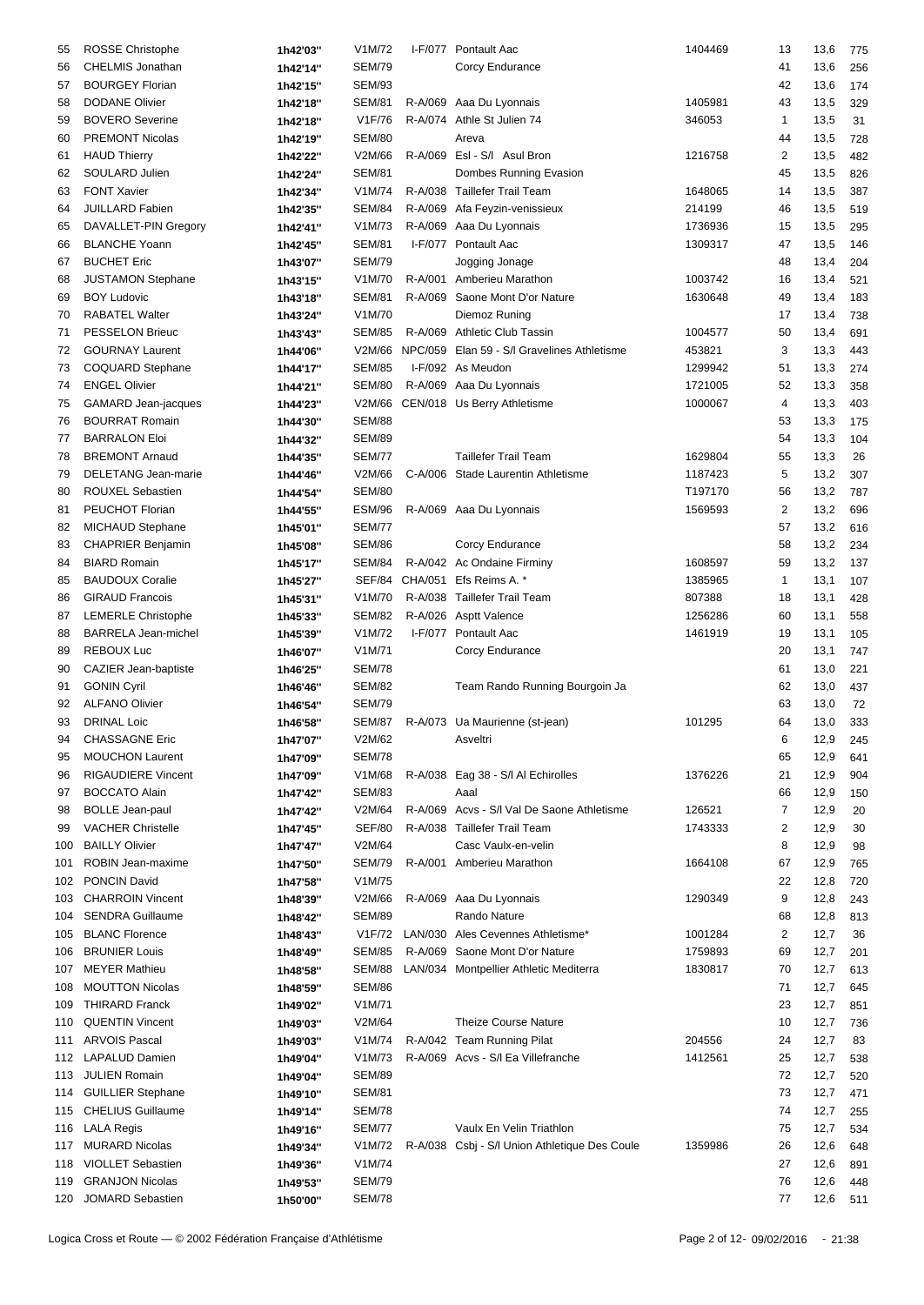| 121 | <b>AUBLANC Quentin</b>     | 1h50'17" | ESM/96        |         | R-A/069 Saone Mont D'or Nature      | 1418158   | 3            | 12,6     | 88  |
|-----|----------------------------|----------|---------------|---------|-------------------------------------|-----------|--------------|----------|-----|
|     | 122 ESTUBLIER Loic         | 1h50'26" | <b>SEM/79</b> |         | R-A/069 Aaa Du Lyonnais             | 773800    | 78           | 12,6     | 363 |
|     |                            |          |               |         |                                     |           |              |          |     |
| 123 | <b>LECAT Franck</b>        | 1h50'51" | V1M/74        |         |                                     |           | 28           | 12,5     | 548 |
| 124 | SAINT-POL Marc-antoine     | 1h50'59" | <b>ESM/95</b> |         |                                     |           | 4            | 12,5     | 796 |
| 125 | <b>MERCIER Morgan</b>      | 1h51'05" | <b>SEM/87</b> |         | R-A/069 Aaa Du Lyonnais             | 282997    | 79           | 12,5     | 605 |
| 126 | <b>MATHONNAT Paul</b>      | 1h51'05" | <b>JUM/97</b> |         | Rochetaillee Sur Saone              |           | 1            | 12,5     | 595 |
| 127 | <b>DESPREZ Thomas</b>      | 1h51'09" | SEM/93        |         | R-A/073 Ua Maurienne (st-jean)      | 1756330   | 80           | 12,5     | 323 |
| 128 | <b>COUCHOT Fabien</b>      | 1h51'10" | V1M/72        |         | R-A/069 Decines Meyzieu Athletisme  | 553447    | 29           | 12,5     | 281 |
| 129 | <b>SERTHELON Damien</b>    | 1h51'18" | V1M/74        |         |                                     |           | 30           | 12,5     | 815 |
| 130 | <b>CHAMBERLAND Gregory</b> | 1h51'22" | <b>SEM/81</b> |         | Foulees De Beauregard Team Tr       |           | 81           | 12,4     | 228 |
|     | <b>RIVIERE Sebastien</b>   | 1h51'25" | <b>SEM/78</b> |         | Saint Priest Triathlon              |           | 82           | 12,4     | 761 |
| 131 | <b>DURAND Mathieu</b>      |          |               |         | Eag 38 - S/I AI Echirolles          |           |              |          |     |
| 132 |                            | 1h51'26" | <b>SEM/88</b> | R-A/038 |                                     | 1784938   | 83           | 12,4     | 346 |
| 133 | <b>DEBONO</b> Emilien      | 1h51'29" | <b>SEM/84</b> |         | R-A/069 Saone Mont D'or Nature      | 1793374   | 84           | 12,4     | 299 |
| 134 | <b>THION Yann</b>          | 1h51'31" | <b>SEM/78</b> |         |                                     |           | 85           | 12,4     | 850 |
| 135 | <b>CHARBONNIER Verene</b>  | 1h51'32" | SEF/77        |         | LAN/030 Ales Cevennes Athletisme*   | 1751691   | 3            | 12,4     | 33  |
| 136 | <b>ABERKANE Tahar</b>      | 1h51'34" | V2M/66        |         | Corcy Endurance                     |           | 11           | 12,4     | 63  |
| 137 | ROMAGNY Jean-christophe    | 1h51'36" | V1M/71        |         | R-A/042 Running Club De Mably       | 216577    | 31           | 12,4     | 770 |
| 138 | <b>BAI Jerome</b>          | 1h51'41" | V1M/71        |         |                                     |           | 32           | 12,4     | 96  |
| 139 | <b>DELORE Alexandre</b>    | 1h51'41" | V1M/75        |         | R-A/069 EsI - S/I PI Pierre Benite  | 538320    | 33           | 12,4     | 308 |
| 140 | <b>COSSEMENT Remi</b>      | 1h51'43" | <b>SEM/87</b> |         |                                     |           | 86           | 12,4     | 278 |
|     |                            |          |               |         |                                     |           |              |          |     |
| 141 | <b>ROUX Mathieu</b>        | 1h51'43" | <b>SEM/89</b> |         | Astl                                |           | 87           | 12,4     | 786 |
| 142 | <b>JANAND Pierre-louis</b> | 1h51'54" | <b>ESM/96</b> |         | Asptt Besançon                      |           | 5            | 12,4     | 499 |
| 143 | <b>ROSAIN Anthony</b>      | 1h51'55" | <b>SEM/81</b> |         |                                     |           | 88           | 12,4     | 772 |
| 144 | <b>RAVAUD Thomas</b>       | 1h51'58" | V1M/76        |         | Courir Nature St Jean De Niost      |           | 34           | 12,4     | 743 |
| 145 | <b>JOUTZ Renaud</b>        | 1h52'03" | V1M/75        |         |                                     |           | 35           | 12,4     | 518 |
| 146 | <b>TRIOMPHE Damien</b>     | 1h52'04" | <b>SEM/88</b> |         |                                     |           | 89           | 12,4     | 863 |
| 147 | <b>BERNAGAUD Cyrille</b>   | 1h52'06" | V1M/76        |         | I-F/075 Free Runners Le Club        | 1650471   | 36           | 12,4     | 119 |
| 148 | <b>DEBONO Christian</b>    | 1h52'10" | V3M/55        |         | R-A/038 Coureurs Du Monde En Isere* | 762664    | $\mathbf{1}$ | 12,4     | 298 |
| 149 | <b>DULAC Vincent</b>       | 1h52'13" | V2M/64        |         | R-A/073 Ua Maurienne (st-jean)      | 1056232   | 12           | 12,4     | 339 |
| 150 | <b>GILLET Francis</b>      |          | V2M/66        |         | R-A/073 Ua Maurienne (st-jean)      | 1459430   | 13           |          |     |
|     |                            | 1h52'13" |               |         |                                     |           |              | 12,4     | 425 |
| 151 | <b>ADAMO Julien</b>        | 1h52'22" | <b>SEM/87</b> |         |                                     |           | 90           | 12,3     | 66  |
|     | 152 AUBERT Laurent         | 1h52'42" | V1M/69        |         | R-A/069 Decines Meyzieu Athletisme  | 1349464   | 37           | 12,3     | 87  |
| 153 | <b>GRAYEL Louis</b>        | 1h52'54" | <b>ESM/96</b> |         | Fc Montchal                         | 1857374   | 6            | 12,3     | 450 |
| 154 | <b>EKMANNIAN Franck</b>    | 1h52'56" | V1M/71        |         | R-A/073 Ua Maurienne (st-jean)      | 538336    | 38           | 12,3     | 356 |
| 155 | <b>GAUTIER Nicolas</b>     | 1h52'57" | V1M/74        |         |                                     |           | 39           | 12,3     | 418 |
| 156 | <b>BRON Joris</b>          | 1h53'20" | <b>SEM/87</b> |         |                                     |           | 91           | 12,2     | 191 |
| 157 | <b>BRUGUIERE Francois</b>  | 1h53'22" | <b>SEM/85</b> |         | R-A/069 Saone Mont D'or Nature      | 1679761   | 92           | 12,2     | 194 |
| 158 | <b>COUTTY Yann</b>         | 1h53'24" | <b>SEM/78</b> |         | R-A/069 Aaa Du Lyonnais             | 1077126   | 93           | 12,2     | 906 |
| 159 | NEVES PEREIRA Paulo        |          | V1M/73        |         |                                     |           | 40           | 12,2     |     |
|     |                            | 1h53'40" |               |         |                                     |           |              |          | 652 |
| 160 | PFAIFER Rodolphe           | 1h53'51" | V1M/76        |         |                                     |           | 41           | 12,2 701 |     |
| 161 | <b>KEDOCHIM Lois</b>       | 1h53'52" | <b>ESM/95</b> |         | Kedochim                            |           | 7            | 12,2     | 522 |
|     | 162 MARTINIE Bruno         | 1h53'58" | V2M/66        |         |                                     |           | 14           | 12,2     | 588 |
| 163 | PICAMELOT Jerome           | 1h53'59" | V1M/71        |         | Caluire Et Cuire                    | 69003     | 42           | 12,2     | 703 |
| 164 | <b>FOUQUET Aurelien</b>    | 1h54'03" | V1M/76        |         | R-A/069 Decines Meyzieu Athletisme  | 183368    | 43           | 12,2     | 390 |
| 165 | LOPEZ Gaetan               | 1h54'09" | <b>SEM/89</b> |         |                                     |           | 94           | 12,1     | 571 |
| 166 | <b>NOEL Alexis</b>         | 1h54'10" | <b>SEM/87</b> |         |                                     |           | 95           | 12,1     | 658 |
| 167 | <b>CHEVALIER Laurent</b>   | 1h54'10" | V1M/71        |         | C-A/006 Ac Cannes*                  | 660638    | 44           | 12,1     | 257 |
| 168 | <b>GIRY Cedric</b>         |          | <b>SEM/84</b> |         |                                     |           | 96           | 12,1     | 432 |
|     |                            | 1h54'24" |               |         |                                     |           |              |          |     |
| 169 | <b>BRUGIERE Yann</b>       | 1h54'25" | <b>SEM/81</b> |         |                                     |           | 97           | 12,1     | 193 |
| 170 | <b>DRIX Stephane</b>       | 1h54'30" | V1M/67        |         | R-A/001 Asc Balan                   | 1002398   | 45           | 12,1     | 334 |
| 171 | <b>THENIN Yves</b>         | 1h54'57" | V3M/53        |         | R-A/069 EsI - S/I Francheville Ac   | 723783    | 2            | 12,1     | 529 |
|     | 172 PEUCHOT Bernard        | 1h55'03" | V2M/63        |         | R-A/069 Aaa Du Lyonnais             | 1415315   | 15           | 12,0     | 695 |
| 173 | <b>BOIZEL Nicolas</b>      | 1h55'12" | <b>SEM/84</b> |         | R-A/069 Aaa Du Lyonnais             | 1754678   | 98           | 12,0     | 154 |
| 174 | <b>ALDEBERT Loic</b>       | 1h55'54" | <b>SEM/81</b> |         |                                     |           | 99           | 12,0     | 70  |
| 175 | <b>SEGUIN Remy</b>         | 1h55'55" | V1M/72        |         | Corcy Endurance                     |           | 46           | 12,0     | 812 |
| 176 | <b>MENTION Patrick</b>     | 1h55'58" | V2M/66        |         | Du Suzon A La Vareze                |           | 16           | 12,0     | 602 |
| 177 | <b>BERTRAND Jerome</b>     | 1h56'01" | <b>SEM/79</b> |         |                                     |           | 100          | 11,9     | 130 |
|     |                            |          |               |         |                                     |           |              |          |     |
| 178 | MONVENEUR Ludovic          | 1h56'03" | V1M/71        |         | Running Jonage                      |           | 47           | 11,9     | 634 |
| 179 | <b>ETIENNE Sandrine</b>    | 1h56'04" | SEF/77        |         | R-A/069 Entente Ouest Lyonnais      | 1646839   | 4            | 11,9     | 366 |
| 180 | <b>TEVISSEN Aymeric</b>    | 1h56'04" | <b>SEM/81</b> |         | R-A/069 Athletic Club Tassin        | 1712144   | 101          | 11,9     | 847 |
| 181 | <b>PICOT Laurent</b>       | 1h56'11" | V2M/65        |         |                                     |           | 17           | 11,9     | 706 |
| 182 | <b>BREBAND Elrick</b>      | 1h56'12" | <b>SEF/85</b> |         | Team Terre De Running               |           | 5            | 11,9     | 187 |
| 183 | <b>GRAJDURA Thierry</b>    | 1h56'19" | V1M/68        |         | Lyon Ultra Run                      |           | 48           | 11,9     | 447 |
| 184 | <b>VINCENT Stephane</b>    | 1h56'27" | V1M/76        |         |                                     |           | 49           | 11,9     | 889 |
| 185 | <b>CARBONEL Juliana</b>    | 1h56'32" | <b>SEF/80</b> | R-A/069 | Aaa Du Lyonnais                     | 1039662   | 6            | 11,9     | 215 |
| 186 | <b>ESPARON Mathieu</b>     | 1h56'35" | <b>SEM/82</b> |         | <b>Trail Et Defis Sportifs</b>      | T197353-B | 102          | 11,9     | 361 |
|     |                            |          |               |         |                                     |           |              |          |     |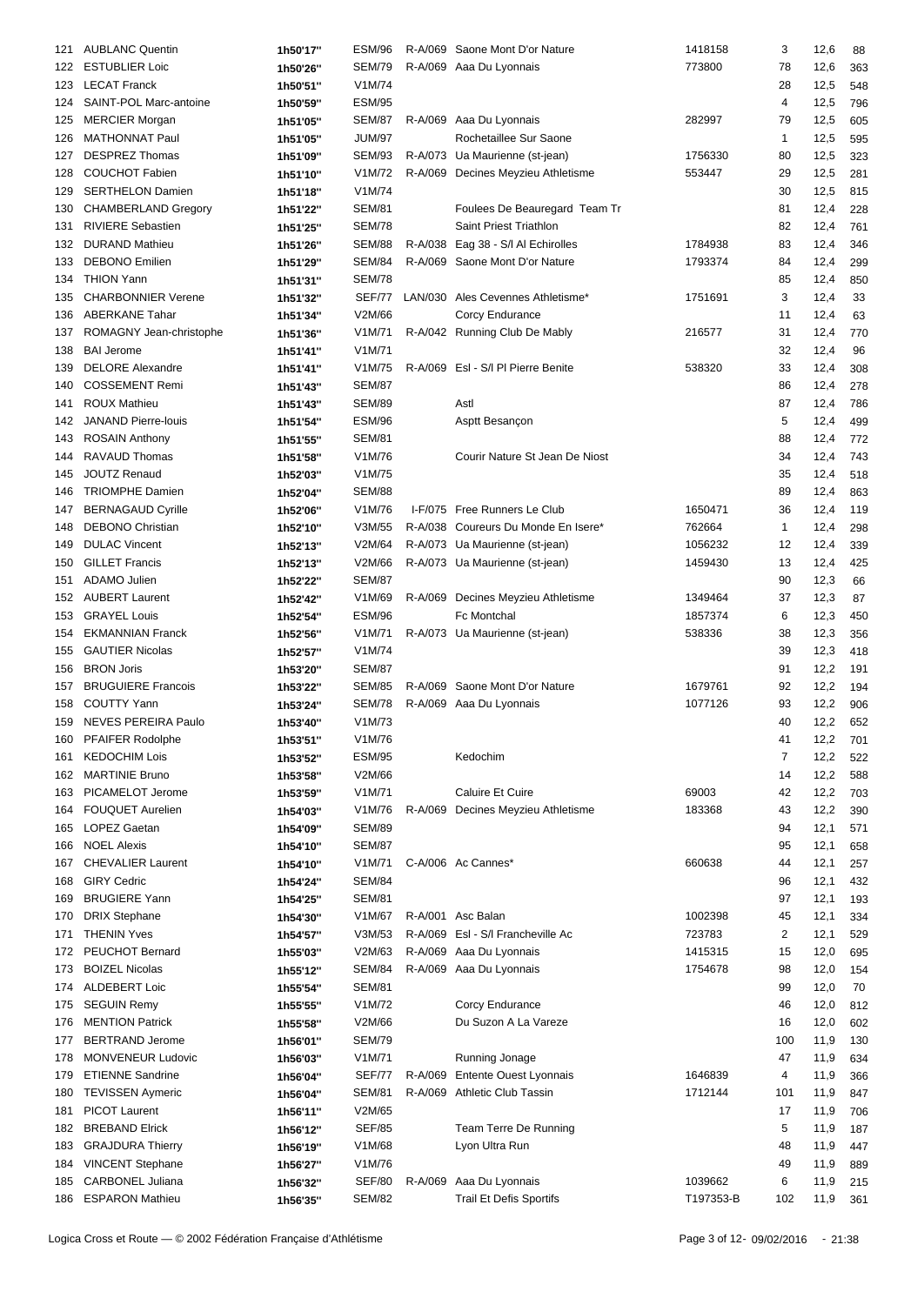| 187 | <b>SCHWARTZENTRUBER</b>   | 1h56'41" | V1M/71              |         | <b>Foulee Muroise</b>                         |         | 50  | 11,9     | 809 |
|-----|---------------------------|----------|---------------------|---------|-----------------------------------------------|---------|-----|----------|-----|
| 188 | <b>DHENNIN Thierry</b>    |          | V1M/68              | R-A/069 | <b>Athletic Club Tassin</b>                   | 596513  | 51  | 11,9     |     |
|     |                           | 1h56'41" |                     |         |                                               |         |     |          | 327 |
| 189 | LASSARA Jean-marc         | 1h56'47" | V2M/61              | R-A/001 | Sans Bornes Saint Didier Sur C                | 632706  | 18  | 11,9     | 539 |
| 190 | <b>BAILLY Johann</b>      | 1h56'54" | <b>SEM/82</b>       |         | R-A/069 Aaa Du Lyonnais                       | 1765287 | 103 | 11,9     | 97  |
| 191 | <b>BLANC Dominique</b>    | 1h56'56" | V1M/70              | R-A/069 | Aaa Du Lyonnais                               | 212042  | 52  | 11,9     | 144 |
| 192 | <b>HAAS Vincent</b>       | 1h56'58" | <b>SEM/86</b>       |         |                                               |         | 104 | 11,8     | 477 |
| 193 | <b>COSSU Francois</b>     | 1h57'18" | V2M/61              |         | Corcy Endurance                               |         | 19  | 11,8     | 279 |
| 194 | <b>BOUTEILLE Ludovic</b>  | 1h57'28" | <b>SEM/77</b>       |         | Les Foulees De Beauregard                     |         | 105 | 11,8     | 177 |
| 195 | JOURDAN Arthur            | 1h57'37" | <b>SEM/90</b>       |         |                                               |         | 106 | 11,8     | 516 |
| 196 | <b>CHABBERT Florent</b>   | 1h57'54" |                     |         | SEM/80 CEN/018 Saint-amand-montrond Boischaut | 1315325 | 107 | 11,8     | 222 |
| 197 | <b>MARTIN Eric</b>        | 1h58'03" | V1M/70              |         | Corcy Endurance                               |         | 53  | 11,7     | 585 |
| 198 | <b>MELKA David</b>        | 1h58'15" | V1M/76              |         |                                               |         | 54  | 11,7     | 600 |
|     |                           |          |                     |         | C-A/006 Courir Pays De Grasse                 | 1774668 |     |          |     |
| 199 | <b>REYNAUD Thierry</b>    | 1h58'20" | V1M/74              |         |                                               |         | 55  | 11,7     | 752 |
| 200 | JACQUIER Romain           | 1h58'23" | <b>SEM/89</b>       |         |                                               |         | 108 | 11,7     | 705 |
| 201 | <b>JACQUIER Pierre</b>    | 1h58'23" | V2M/58              |         | R-A/042 Running Club De Mably                 | 208302  | 20  | 11,7     | 495 |
| 202 | <b>LECHOUX Emmanuel</b>   | 1h58'25" | V2M/66              |         | R-A/069 Aaa Du Lyonnais                       | 905232  | 21  | 11,7     | 550 |
| 203 | <b>GUERIN Cedric</b>      | 1h58'25" | V1M/73              |         |                                               |         | 56  | 11,7     | 459 |
| 204 | <b>ADAMYK Christophe</b>  | 1h58'25" | <b>SEM/91</b>       |         | Team Terre De Running                         |         | 109 | 11,7     | 67  |
| 205 | <b>BOREL Bruno</b>        | 1h58'26" | V2M/62              |         |                                               |         | 22  | 11,7     | 166 |
| 206 | <b>URSO Maxime</b>        | 1h58'30" | <b>SEM/84</b>       |         | As Merieux Section Running                    |         | 110 | 11,7     | 872 |
| 207 | <b>BONAL David</b>        | 1h58'33" | V1M/69              |         |                                               |         | 57  | 11,7     | 155 |
| 208 | <b>CHOMARAT Gilles</b>    | 1h58'37" | V2M/64              | R-A/038 | Eag 38 - S/I AI Echirolles                    | 129990  | 23  | 11,7     | 259 |
| 209 | <b>CURTAT Sébastien</b>   | 1h58'41" | <b>SEM/85</b>       |         | Desesperaid Team                              |         | 111 | 11,7     | 628 |
| 210 | TEIXEIRA Jerome           |          | <b>SEM/82</b>       |         |                                               |         | 112 | 11,7     | 842 |
|     | <b>ALEXANDRE Olivier</b>  | 1h58'49" |                     |         |                                               |         |     |          |     |
| 211 |                           | 1h58'51" | V1M/70              |         |                                               |         | 58  | 11,7     | 71  |
| 212 | <b>CALLET Maxime</b>      | 1h58'54" | <b>SEM/86</b>       |         |                                               |         | 113 | 11,7     | 209 |
| 213 | LE MERRER Guenael         | 1h58'59" | V1M/73              |         | Jogging Jonage                                |         | 59  | 11,6     | 544 |
|     | 214 ROST Thierry          | 1h59'00" | V1M/72              |         |                                               |         | 60  | 11,6     | 778 |
| 215 | <b>AMAR Christophe</b>    | 1h59'08" | V1M/71              |         |                                               |         | 61  | 11,6     | 74  |
| 216 | <b>GUIN Ludovic</b>       | 1h59'09" | <b>SEM/83</b>       |         |                                               |         | 114 | 11,6     | 474 |
| 217 | <b>FARCK Bertrand</b>     | 1h59'16" | V1M/72              |         |                                               |         | 62  | 11,6     | 369 |
| 218 | <b>ROSSET Laurent</b>     | 1h59'29" | V1M/68              |         | Corcy Endurance                               |         | 63  | 11,6     | 776 |
| 219 | <b>SEGUIN Arnaud</b>      | 1h59'42" | V1M/75              |         | Corcy Endurance                               |         | 64  | 11,6     | 811 |
| 220 | <b>BIGEARD Christian</b>  | 1h59'46" | V1M/68              |         | R-A/069 Aaa Du Lyonnais                       | 1614834 | 65  | 11,6     | 139 |
| 221 | <b>SULPICE Thierry</b>    |          | V1M/70              |         |                                               |         | 66  | 11,6     | 836 |
|     | <b>CHARLEUX Adrien</b>    | 1h59'50" |                     |         |                                               |         |     |          |     |
| 222 |                           | 1h59'52" | <b>SEM/92</b>       |         |                                               |         | 115 | 11,6     | 239 |
| 223 | <b>LINGOT Mathieu</b>     | 1h59'55" | <b>SEM/83</b>       |         | R-A/073 Ea Chambery                           | 1642183 | 116 | 11,6     | 566 |
| 224 | <b>DELORME</b> Dominique  | 2h00'00" | V1M/67              |         | <b>Bronzamis</b>                              |         | 67  | 11,6     | 309 |
| 225 | <b>POCHON Florent</b>     | 2h00'03" | <b>SEM/89</b>       |         |                                               |         | 117 | 11,5     | 714 |
| 226 | CLAVELIN-TRUCHON Romain   | 2h00'12" | <b>SEM/88</b>       |         | <b>Rillieux Triathlon</b>                     |         | 118 | 11,5 263 |     |
|     | 227 HIDALGO Patrick       | 2h00'15" | V1M/68              |         | Corcy Endurance                               |         | 68  | 11,5     | 488 |
| 228 | MUSLEWSKI Yann            | 2h00'24" | <b>SEM/78</b>       |         |                                               |         | 119 | 11,5     | 649 |
| 229 | <b>GRAS David</b>         | 2h00'27" | V1M/74              |         |                                               |         | 69  | 11,5     | 449 |
| 230 | <b>CHASTANG Fx</b>        | 2h00'37" | <b>SEM/82</b>       |         |                                               |         | 120 | 11,5     | 248 |
| 231 | PAGUET Stephane           | 2h00'38" | V1M/73              |         | R-A/069 Acvs - S/I Val De Saone Athletisme    | 1788352 | 70  | 11,5     | 663 |
| 232 | <b>BARBIER Virginie</b>   | 2h00'48" | V <sub>1</sub> F/75 |         | R-A/069 Saone Mont D'or Nature                | 1204482 | 3   | 11,5     | 37  |
| 233 | <b>BORDELAIS Julien</b>   | 2h00'57" | <b>SEM/82</b>       |         |                                               |         | 121 | 11,5     | 164 |
|     |                           |          |                     |         |                                               |         |     |          |     |
| 234 | <b>COLAS Vincent</b>      | 2h01'01" | <b>SEM/81</b>       |         |                                               |         | 122 | 11,5     | 267 |
| 235 | <b>TROPEANO Alexandre</b> | 2h01'03" | <b>SEM/78</b>       |         |                                               |         | 123 | 11,4     | 866 |
| 236 | SAVINEL Philippe          | 2h01'05" | V2M/64              |         | Cvt Jtekt Team                                |         | 24  | 11,4     | 804 |
| 237 | <b>TOMATIS Eric</b>       | 2h01'09" | V1M/68              |         | Corcy Endurance                               |         | 71  | 11,4     | 855 |
| 238 | <b>HERIN Frederic</b>     | 2h01'13" | <b>SEM/78</b>       |         |                                               |         | 124 | 11,4     | 485 |
| 239 | <b>TROMPAT Sebastien</b>  | 2h01'19" | <b>SEM/81</b>       |         |                                               |         | 125 | 11,4     | 865 |
| 240 | <b>CASTELLO Thierry</b>   | 2h01'24" | V2M/64              |         | R-A/069 Saone Mont D'or Nature                | 1403041 | 25  | 11,4     | 220 |
| 241 | <b>GUICHERD Francois</b>  | 2h01'28" | V3M/56              |         |                                               |         | 3   | 11,4     | 465 |
| 242 | <b>MACHABERT Fred</b>     | 2h01'30" | <b>SEM/81</b>       |         |                                               |         | 126 | 11,4     | 575 |
| 243 | <b>DUMAS Sebastien</b>    | 2h01'35" | V1M/74              |         | R-A/069 Aaa Du Lyonnais                       | 1662420 | 72  | 11,4     | 341 |
| 244 | <b>MONTROL Manuel</b>     | 2h01'46" | V2M/64              |         | Les Foulees De Beauregard                     |         | 26  | 11,4     | 633 |
|     | <b>ROCHE Paul</b>         |          |                     |         |                                               |         |     |          |     |
| 245 |                           | 2h01'51" | V2M/61              |         | Leo Lagrange Vienne                           |         | 27  | 11,4     | 768 |
| 246 | <b>POINT Sebastien</b>    | 2h01'53" | <b>SEM/78</b>       |         |                                               |         | 127 | 11,4     | 715 |
| 247 | <b>ESPARVIER Pascal</b>   | 2h01'58" | V1M/68              |         |                                               |         | 73  | 11,4     | 362 |
| 248 | MIEDZINSKI Michel         | 2h02'05" | V1M/75              |         |                                               |         | 74  | 11,4     | 620 |
| 249 | <b>PILLON Gael</b>        | 2h02'06" | V1M/74              |         | Saone Mont D'or Nature                        |         | 75  | 11,4     | 709 |
| 250 | <b>MEBARKI Bachir</b>     | 2h02'08" | V3M/56              |         | Cap Chulemo                                   |         | 4   | 11,3     | 598 |
| 251 | <b>STEINMANN Bruno</b>    | 2h02'20" | V2M/66              |         | <b>Cvt Jtekt Team</b>                         |         | 28  | 11,3     | 833 |
|     | 252 BONIN Maxime          | 2h02'21" | <b>SEM/85</b>       |         |                                               |         | 128 | 11,3     | 159 |
|     |                           |          |                     |         |                                               |         |     |          |     |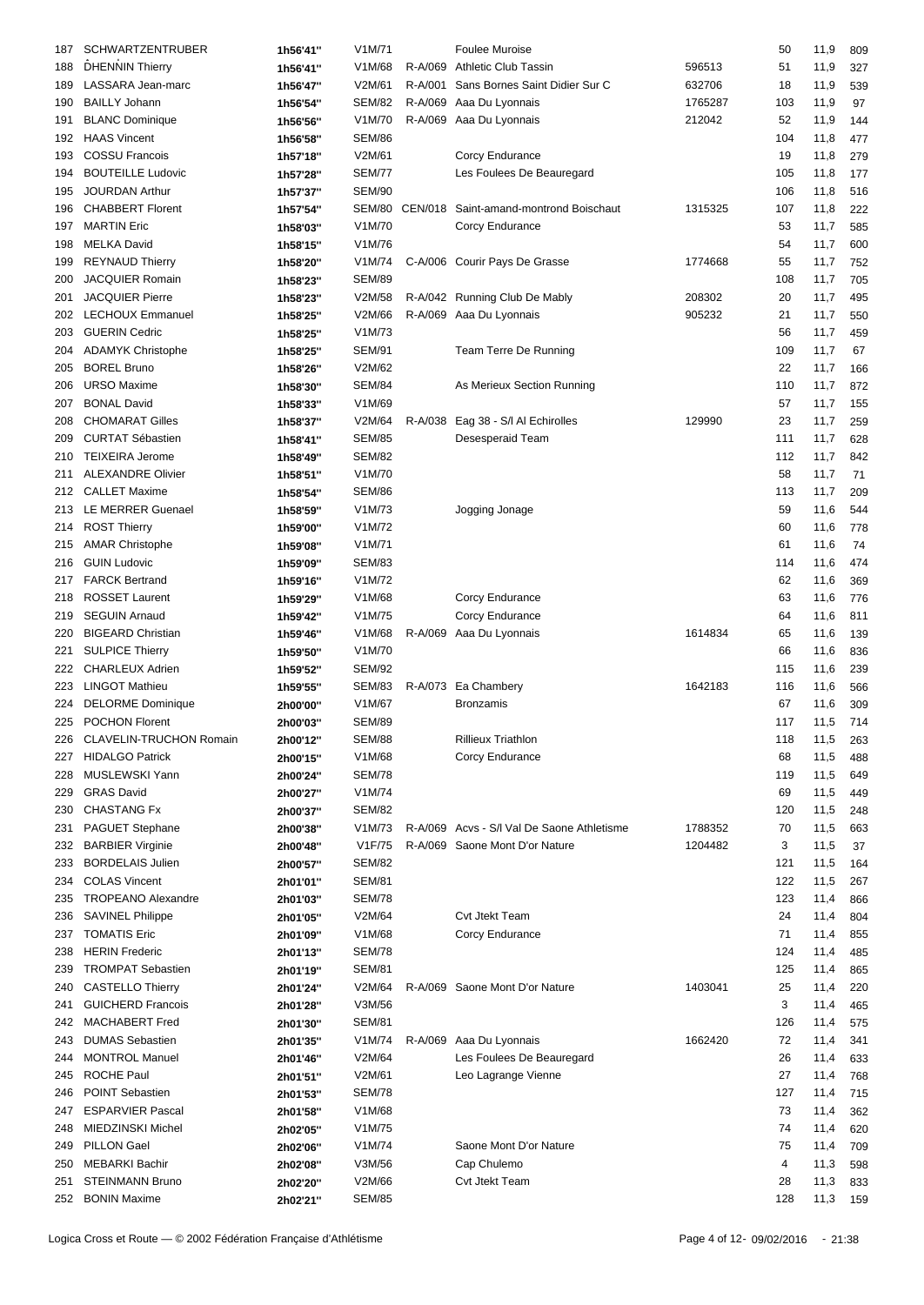| 253 | <b>BERNARD Pierre-yves</b>   | 2h02'24" | V1M/73        |                           | No Limit Team                               |          | 76  | 11,3 | 123 |
|-----|------------------------------|----------|---------------|---------------------------|---------------------------------------------|----------|-----|------|-----|
| 254 | <b>ESCOFFIER Arnaud</b>      | 2h02'42" | <b>SEM/86</b> |                           |                                             |          | 129 | 11,3 |     |
|     |                              |          |               |                           |                                             |          |     |      | 360 |
| 255 | <b>MULLER Mathieu</b>        | 2h02'45" | <b>SEM/82</b> |                           |                                             |          | 130 | 11,3 | 647 |
| 256 | <b>KOWAL Christian</b>       | 2h02'54" |               |                           | V1M/69 AQU/024 Epta - S/I Perigueux Running | 219153   | 77  | 11,3 | 526 |
| 257 | <b>COURTIL Yoann</b>         | 2h03'03" | V1M/76        |                           |                                             |          | 78  | 11,3 | 283 |
| 258 | <b>MONTAGNON Julien</b>      | 2h03'06" | V1M/73        |                           |                                             |          | 79  | 11,3 | 631 |
| 259 | PANICO Mathieu               | 2h03'09" | <b>SEM/86</b> |                           |                                             |          | 131 | 11,3 | 669 |
| 260 | <b>FAVRE Loic</b>            | 2h03'13" | <b>SEM/82</b> |                           | <b>Gones Raideurs</b>                       |          | 132 | 11,2 | 375 |
| 261 | <b>ROUGEOT Herve</b>         | 2h03'14" | V2M/66        |                           |                                             |          | 29  | 11,2 | 781 |
| 262 | <b>CORDONNIER Remi</b>       | 2h03'16" | <b>SEM/77</b> |                           |                                             |          | 133 | 11,2 | 276 |
| 263 | ROBINOT Julien               | 2h03'19" | <b>SEM/82</b> |                           |                                             |          | 134 | 11,2 | 766 |
| 264 | <b>GOUJON Patrice</b>        | 2h03'23" | V2M/59        |                           | La Foulee Muroise                           |          | 30  | 11,2 | 442 |
| 265 | <b>JARLET Pierre</b>         | 2h03'31" | V2M/65        |                           | R-A/069 Cascol Athletisme                   | 1779731  | 31  | 11,2 | 502 |
|     | <b>CARLOT Fabrice</b>        |          | V1M/74        |                           |                                             |          |     |      |     |
| 266 |                              | 2h03'37" |               |                           |                                             |          | 80  | 11,2 | 216 |
| 267 | <b>SANSANO Vincent</b>       | 2h03'46" | <b>SEM/89</b> |                           |                                             |          | 135 | 11,2 | 801 |
| 268 | <b>MENON Alexandre</b>       | 2h03'55" | <b>SEM/78</b> |                           |                                             |          | 136 | 11,2 | 601 |
| 269 | <b>MATHON Thomas</b>         | 2h03'57" | <b>SEM/89</b> |                           |                                             |          | 137 | 11,2 | 594 |
| 270 | <b>GIMENEZ Marc</b>          | 2h04'01" | V1M/75        |                           | Corcy Endurance                             |          | 81  | 11,2 | 426 |
| 271 | <b>BERNARD Daniel</b>        | 2h04'11" | V2M/62        |                           | Corcy Endurance                             |          | 32  | 11,2 | 122 |
| 272 | <b>TREMORIN Laurent</b>      | 2h04'22" | V1M/74        |                           | <b>Courir Ensemble</b>                      |          | 82  | 11,1 | 862 |
| 273 | <b>SEVE Ludovic</b>          | 2h04'25" | V1M/74        |                           |                                             |          | 83  | 11,1 | 909 |
| 274 | <b>TOUZE Paul</b>            | 2h04'26" | V2M/65        |                           | R-A/069 Les Dahus Du Rhone                  | 1466130  | 33  | 11,1 | 860 |
| 275 | <b>ROUSSEL Romain</b>        | 2h04'27" | <b>SEM/84</b> |                           |                                             |          | 138 | 11,1 | 783 |
| 276 | <b>JOLY Christophe</b>       | 2h04'29" | V1M/73        |                           |                                             |          | 84  | 11,1 | 510 |
|     | <b>CHAMBONNET Benoit</b>     |          | <b>SEM/77</b> |                           |                                             |          | 139 |      |     |
| 277 |                              | 2h04'32" |               |                           |                                             |          |     | 11,1 | 229 |
| 278 | <b>MOLLIE Patrick</b>        | 2h04'46" | V2M/62        |                           | R-A/069 Athletic Club Tassin                | 1365570  | 34  | 11,1 | 630 |
| 279 | <b>MULLER Florian</b>        | 2h04'47" | <b>SEM/85</b> |                           | <b>Tarare Triathlon</b>                     |          | 140 | 11,1 | 646 |
| 280 | PALEYRON Franck              | 2h05'04" | V1M/69        |                           |                                             |          | 85  | 11,1 | 163 |
| 281 | <b>OLIVIER Laurent</b>       | 2h05'04" | V1M/74        |                           |                                             |          | 86  | 11,1 | 660 |
| 282 | PEYRET Jean-luc              | 2h05'11" | V3M/52        |                           | R-A/042 Foulee Du Haut Pilat                | 1646648  | 5   | 11,1 | 699 |
| 283 | <b>GUILLEMAUT Sebastien</b>  | 2h05'18" | <b>SEM/82</b> |                           |                                             |          | 141 | 11,1 | 470 |
| 284 | <b>BONICI Marie</b>          | 2h05'19" | <b>SEF/80</b> |                           |                                             |          | 7   | 11,1 | 157 |
| 285 | <b>GARCIA Anthony</b>        | 2h05'25" | <b>SEM/81</b> |                           | Corps                                       | 55622218 | 142 | 11,1 | 405 |
| 286 | <b>PEROL Sebastien</b>       | 2h05'32" | <b>SEM/83</b> |                           |                                             |          | 143 | 11,0 | 684 |
| 287 | <b>CHARCELLAY Sebastien</b>  |          | V1M/70        |                           | As Merieux Section Running                  |          | 87  | 11,0 | 237 |
|     | <b>WEIL Gilles</b>           | 2h05'33" | V1M/73        |                           | Arsl Roche                                  |          |     |      |     |
| 288 |                              | 2h05'46" |               |                           |                                             |          | 88  | 11,0 | 897 |
| 289 | <b>DULBECCO Laurent</b>      | 2h05'54" | V1M/76        |                           |                                             |          | 89  | 11,0 | 340 |
| 290 | <b>RICARD Benoit</b>         | 2h05'57" | <b>SEM/84</b> |                           | Crv Lyon Triathlon                          |          | 144 | 11,0 | 753 |
| 291 | <b>GASSAUD Guillaume</b>     | 2h06'12" | SEM/77        |                           | R-A/069 Saone Mont D'or Nature              | 1815606  | 145 | 11,0 | 409 |
|     | 292 MONTESSUIS Herve         | 2h06'15" | V2M/66        |                           |                                             |          | 35  | 11,0 | 632 |
| 293 | <b>JAYR Ludovic</b>          | 2h06'15" | <b>SEM/78</b> |                           |                                             |          | 146 | 11,0 | 508 |
| 294 | <b>VIGNERON Nicolas</b>      | 2h06'19" | <b>SEM/81</b> |                           |                                             |          | 147 | 11,0 | 886 |
| 295 | MIZOULE David                | 2h06'22" | V1M/69        |                           | R-A/069 Athletic Club Tassin                | 1546880  | 90  | 11,0 | 627 |
| 296 | <b>DREYFUS Jeanne</b>        | 2h06'22" | <b>SEF/80</b> |                           |                                             |          | 8   | 11,0 | 332 |
| 297 | <b>JANIN Xavier</b>          | 2h06'22" | V1M/72        |                           |                                             |          | 91  | 11,0 | 501 |
| 298 | <b>FIX Christelle</b>        |          | SEF/79        |                           | R-A/069 Acvs - S/I Ea Villefranche          | 1629147  | 9   | 11,0 |     |
|     |                              | 2h06'32" |               |                           |                                             |          |     |      | 35  |
| 299 | ARNAL Jean-pierre            | 2h06'32" | V3M/50        |                           |                                             |          | 6   | 11,0 | 82  |
| 300 | <b>MARTIN Daniel</b>         | 2h06'41" |               | V2M/63 PRO/084 A.s.v.b.c. |                                             | 469741   | 36  | 10,9 | 584 |
| 301 | <b>MOREUX Alain</b>          | 2h06'48" | V2M/60        |                           | Fr Anse                                     |          | 37  | 10,9 | 638 |
| 302 | <b>SALVADOR Laurent</b>      | 2h06'53" | V2M/63        |                           | C-A/006 Courir Pays De Grasse               | 1556336  | 38  | 10,9 | 800 |
| 303 | <b>BESSAYE Cedric</b>        | 2h06'53" | <b>SEM/88</b> |                           |                                             |          | 148 | 10,9 | 134 |
| 304 | DEMEULEMEESTER Nicolas       | 2h06'56" | <b>SEM/86</b> |                           |                                             |          | 149 | 10,9 | 310 |
| 305 | <b>REY Maxime</b>            | 2h07'01" | <b>SEM/89</b> |                           |                                             |          | 150 | 10,9 | 750 |
| 306 | <b>COMTE Loic</b>            | 2h07'06" | SEM/79        |                           | R-A/069 EsI - S/I Fc Ternay                 | 1762379  | 151 | 10,9 | 272 |
| 307 | ROSSO Damien                 | 2h07'08" | V1M/74        |                           | R-A/069 Aaa Du Lyonnais                     | 1754811  | 92  | 10,9 | 777 |
| 308 | <b>CHASSY Rene</b>           | 2h07'12" | V2M/66        |                           | Cal Charlieu                                |          | 39  | 10,9 | 247 |
| 309 | <b>JOUX Fabrice</b>          |          | V1M/70        |                           | <b>Renault Trucks Saint-priest</b>          |          | 93  | 10,9 |     |
|     |                              | 2h07'18" |               |                           |                                             |          |     |      | 352 |
| 310 | <b>GUILLOUX Walter</b>       | 2h07'19" | V1M/72        |                           | <b>Ourson Team</b>                          |          | 94  | 10,9 | 472 |
| 311 | <b>NIZET Christophe</b>      | 2h07'20" | V1M/68        |                           | Fr'anse                                     |          | 95  | 10,9 | 657 |
| 312 | <b>RAFFIER Pierre</b>        | 2h07'23" | <b>SEM/79</b> |                           |                                             |          | 152 | 10,9 | 741 |
|     | 313 ANDREU Bruno             | 2h07'25" | V1M/76        |                           | Courir A Saint Alban                        |          | 96  | 10,9 | 77  |
| 314 | <b>GUERIPEL Arnaud</b>       | 2h07'26" | <b>SEM/79</b> |                           | Corcy Endurance                             |          | 153 | 10,9 | 460 |
| 315 | <b>HUET DES AUNAY Marion</b> | 2h07'28" | <b>SEF/79</b> |                           | Ascmionnay                                  |          | 10  | 10,9 | 491 |
| 316 | <b>PAILHES Gerard</b>        | 2h07'29" | V2M/57        | R-A/069                   | Aaa Du Lyonnais                             | 218195   | 40  | 10,9 | 664 |
| 317 | <b>COMACLE Gerard</b>        | 2h07'30" | V2M/63        |                           | Foulee Vourloise                            | T237835  | 41  | 10,9 | 270 |
|     | 318 PORRAS Florent           | 2h07'39" | <b>SEM/77</b> |                           | R-A/069 Saone Mont D'or Nature              | 1293385  | 154 | 10,9 | 723 |
|     |                              |          |               |                           |                                             |          |     |      |     |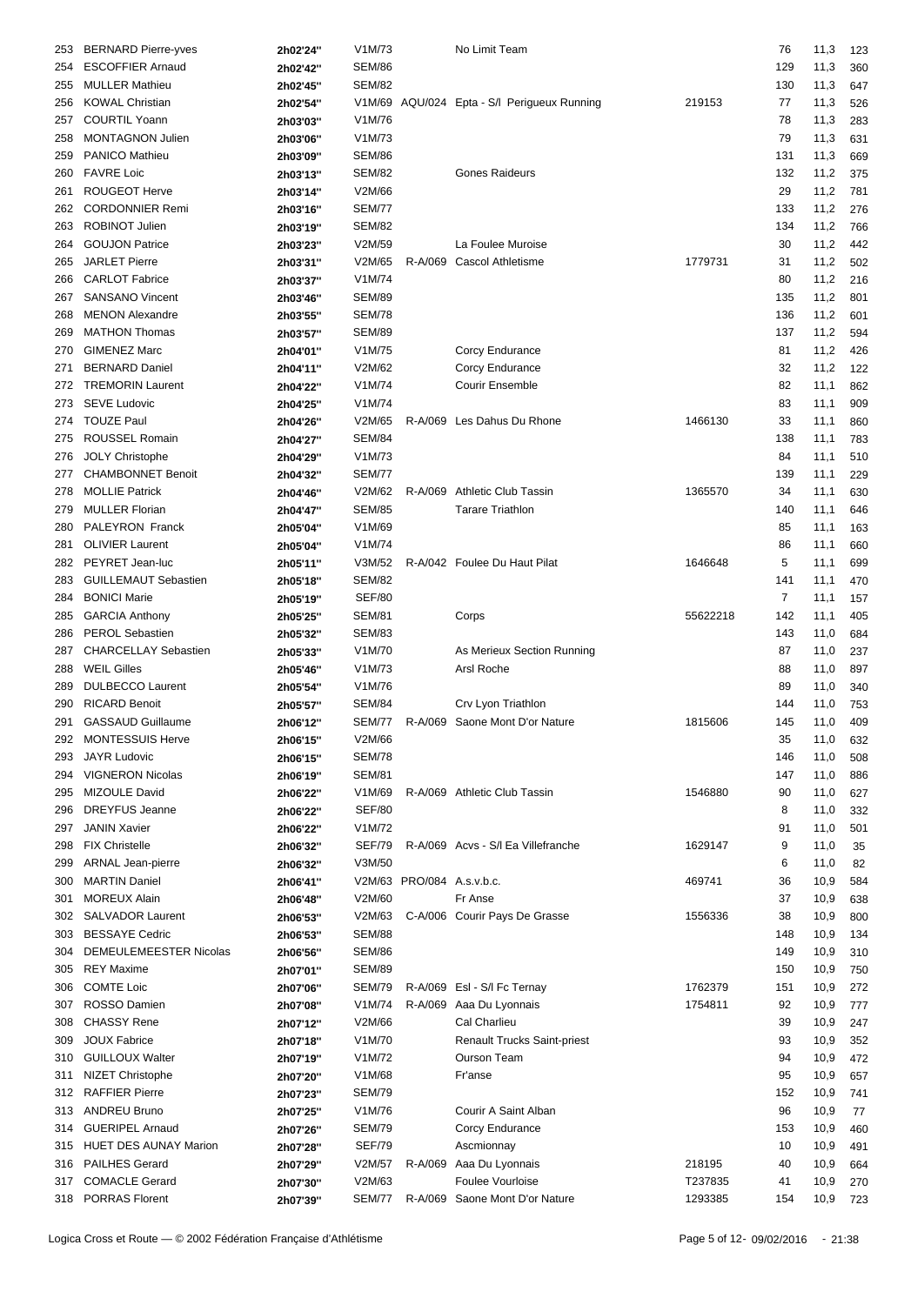| 319 | <b>GONZALES Audrey</b>     | 2h07'58" | SEF/80             |         | R-A/001 Amberieu Marathon              | 1713393 | 11           | 10,8     | 439 |
|-----|----------------------------|----------|--------------------|---------|----------------------------------------|---------|--------------|----------|-----|
| 320 | <b>BESSARD Karine</b>      | 2h08'07" | <b>SEF/80</b>      |         |                                        |         | 12           | 10,8     | 133 |
|     |                            |          |                    |         |                                        |         |              |          |     |
| 321 | <b>MATHEVET Herve</b>      | 2h08'09" | V1M/67             |         |                                        |         | 97           | 10,8     | 593 |
| 322 | <b>CIMAN Cecile</b>        | 2h08'20" |                    |         | V1F/74 REU/974 Run Odyssea             | 564401  | 4            | 10,8     | 261 |
| 323 | <b>BONNARDEL Valerie</b>   | 2h08'42" | <b>SEF/78</b>      |         | R-A/069 Aaa Du Lyonnais                | 202703  | 13           | 10,8     | 38  |
| 324 | SOUSA David                | 2h08'43" | <b>SEM/80</b>      |         | Tvsv                                   |         | 155          | 10,8     | 828 |
| 325 | <b>DUVAL Gregory</b>       | 2h08'43" | <b>SEM/84</b>      |         | R-A/069 Decines Meyzieu Athletisme     | 324146  | 156          | 10,8     | 351 |
| 326 | <b>NEEL Fabrice</b>        | 2h08'46" | V1M/72             |         | R-A/042 Athletic Club Secteur Monistro | 1252531 | 98           | 10,8     | 651 |
| 327 | <b>POMIES Vincent</b>      | 2h08'48" | V1M/73             |         |                                        |         | 99           | 10,8     | 717 |
| 328 | D ORIO Jerome              | 2h08'53" | <b>SEM/77</b>      |         |                                        |         | 157          | 10,8     | 291 |
| 329 | <b>BRIDON Wilfried</b>     | 2h08'54" | <b>SEM/80</b>      |         |                                        |         | 158          | 10,8     | 189 |
| 330 | <b>SCHNEIDER Franck</b>    |          | V1M/75             |         |                                        |         | 100          |          |     |
|     |                            | 2h08'56" |                    |         |                                        |         |              | 10,7     | 807 |
| 331 | <b>PECH Laurent</b>        | 2h08'58" | <b>SEM/86</b>      |         |                                        |         | 159          | 10,7     | 677 |
| 332 | <b>BRON Robert</b>         | 2h08'58" | V3M/51             |         |                                        |         | 7            | 10,7     | 192 |
| 333 | POIZEAU Jean               | 2h09'00" | V3M/50             |         | R-A/069 Aaa Du Lyonnais                | 1356969 | 8            | 10,7     | 716 |
| 334 | <b>CHANU Gael</b>          | 2h09'03" | <b>SEM/82</b>      |         |                                        |         | 160          | 10,7     | 232 |
| 335 | LE MERRER Marjorie         | 2h09'04" | V1F/73             |         | R-A/069 Decines Meyzieu Athletisme     | 1363131 | 5            | 10,7     | 545 |
| 336 | <b>BENESSIS Stephane</b>   | 2h09'05" | <b>SEM/82</b>      |         |                                        |         | 161          | 10,7     | 116 |
| 337 | <b>GUAY Olivier</b>        | 2h09'06" | V1M/73             |         | Les Foulees De Beauregard              |         | 101          | 10,7     | 457 |
| 338 | <b>TEDDE Etienne</b>       | 2h09'13" | <b>SEM/83</b>      | R-A/069 | Saone Mont D'or Nature                 | 1837423 | 162          | 10,7     | 841 |
| 339 | FASSOT Benjamin            | 2h09'16" | <b>SEM/87</b>      |         |                                        |         | 163          | 10,7     | 370 |
| 340 | <b>BONIN Eric</b>          |          | V1M/69             |         |                                        |         | 102          |          |     |
|     |                            | 2h09'18" |                    |         | Corcy Endurance                        |         |              | 10,7     | 158 |
| 341 | <b>GIRIN Patrick</b>       | 2h09'22" | V2M/59             |         |                                        |         | 42           | 10,7     | 431 |
| 342 | <b>ODERUT Benjamin</b>     | 2h09'31" | <b>SEM/83</b>      |         |                                        |         | 164          | 10,7     | 659 |
| 343 | ROCHE Christophe           | 2h09'31" | <b>SEM/84</b>      |         |                                        |         | 165          | 10,7     | 767 |
| 344 | MINODIER Christophe        | 2h09'37" | V1M/74             |         |                                        |         | 103          | 10,7     | 623 |
| 345 | <b>PRIEUR Eric</b>         | 2h09'39" | V2M/64             |         |                                        |         | 43           | 10,7     | 729 |
| 346 | <b>PENARD David</b>        | 2h09'39" | V1M/70             |         | Corcy Endurance                        |         | 104          | 10,7     | 681 |
| 347 | <b>PERRET Franck</b>       | 2h09'40" | V2M/60             |         | Asc Mionnay                            |         | 44           | 10,7     | 685 |
| 348 | <b>PENARD Fabrice</b>      | 2h09'42" | <b>SEM/79</b>      |         |                                        |         | 166          | 10,7     | 682 |
| 349 | <b>ANGELONI Serge</b>      | 2h09'42" | V2M/65             | R-A/069 | Athletic Club Tassin                   | 1333256 | 45           | 10,7     | 78  |
|     | <b>CAMBRON Emmanuel</b>    |          | V1M/70             |         |                                        |         | 105          |          |     |
| 350 |                            | 2h09'42" |                    |         | Ajt Reyrieux                           |         |              | 10,7     | 211 |
| 351 | <b>PERRIN Rene</b>         | 2h09'44" | V3M/52             |         | R-A/001 Asc Balan                      | 464085  | 9            | 10,7     | 688 |
| 352 | <b>LIGNAIS Sandra</b>      | 2h10'07" | V1F/72             |         | R-A/069 Esl - S/I Asul Bron            | 236599  | 6            | 10,7     | 564 |
| 353 | LOPEZ Julien               | 2h10'13" | <b>SEM/92</b>      |         |                                        |         | 167          | 10,6     | 572 |
| 354 | <b>BISSARDON Guy</b>       | 2h10'15" | V2M/66             |         |                                        |         | 46           | 10,6     | 141 |
| 355 | <b>AUDINET Luc</b>         | 2h10'26" | <b>SEM/79</b>      |         | <b>Bronzamis</b>                       |         | 168          | 10,6     | 91  |
| 356 | <b>LOMBARD Xavier</b>      | 2h10'36" | <b>SEM/78</b>      |         | Villefranche / Saone                   |         | 169          | 10,6     | 568 |
|     | 357 JACOBS Myriam          | 2h10'40" | V <sub>1F/67</sub> |         | I-F/077 Pontault Aac                   | 1091309 | 7            | 10,6     | 492 |
|     | 358 VILQUIN Gilles         | 2h10'45" | V2M/62             |         |                                        |         | 47           | 10,6 888 |     |
| 359 | <b>BRODU Benoit</b>        |          | SEM/86             |         | R-A/069 Aaa Du Lyonnais                | 1725973 | 170          | 10,6     | 190 |
|     |                            | 2h10'51" |                    |         | Fr Anse                                |         |              |          |     |
| 360 | PELLETIER Christophe       | 2h10'57" | V1M/69             |         |                                        |         | 106          | 10,6     | 680 |
| 361 | <b>BRUN Cedric</b>         | 2h11'00" | <b>SEM/79</b>      |         | <b>Foulee Vourloise</b>                | T237922 | 171          | 10,6     | 197 |
| 362 | <b>BOYER Jean Francois</b> | 2h11'01" | V2M/66             |         |                                        |         | 48           | 10,6     | 185 |
| 363 | <b>CAMPOURCY Romain</b>    | 2h11'02" | <b>SEM/86</b>      |         | Trailoutdoor69                         |         | 172          | 10,6     | 212 |
| 364 | VESCOVI Johan              | 2h11'04" | <b>SEM/81</b>      |         | Al Saint Marcellin                     | 172078  | 173          | 10,6     | 879 |
| 365 | <b>MERGUI Simon</b>        | 2h11'06" | <b>SEM/90</b>      |         |                                        |         | 174          | 10,6     | 606 |
| 366 | <b>RABEISEN Guillaume</b>  | 2h11'06" | <b>SEM/87</b>      |         |                                        |         | 175          | 10,6     | 739 |
| 367 | <b>FONLUPT Regis</b>       | 2h11'08" | V1M/74             |         | R-A/069 Aaa Du Lyonnais                | 1229772 | 107          | 10,6     | 386 |
| 368 | <b>BENEZECH Yannick</b>    | 2h11'15" | V2M/62             |         | Asm Vtt Montanay                       |         | 49           | 10,6     | 117 |
|     | <b>VERMOREL Bertrand</b>   |          | V2M/64             |         | Corcy Endurance                        |         | 50           |          |     |
| 369 |                            | 2h11'21" |                    |         |                                        |         |              | 10,6     | 877 |
| 370 | <b>OVISTE Stephane</b>     | 2h11'24" | <b>SEM/88</b>      |         |                                        |         | 176          | 10,5     | 661 |
| 371 | <b>CHARLIER Dominique</b>  | 2h11'31" | V2M/59             |         | Yaca Courir                            |         | 51           | 10,5     | 240 |
|     | 372 LECLUSE Sebastien      | 2h11'38" | V1M/73             |         |                                        |         | 108          | 10,5     | 551 |
| 373 | PEILLON Pascal             | 2h11'45" | V2M/66             |         |                                        |         | 52           | 10,5     | 678 |
| 374 | <b>CHARMET Claire</b>      | 2h11'54" | <b>SEF/88</b>      |         | Trail Out Door 69                      |         | 14           | 10,5     | 241 |
| 375 | <b>DUSSAUGE Bertrand</b>   | 2h11'55" | V2M/64             |         | As Mionnay                             |         | 53           | 10,5     | 349 |
| 376 | <b>WATTEL Marie-lise</b>   | 2h11'59" | V2F/63             |         | I-F/077 Pontault Aac                   | 568558  | $\mathbf{1}$ | 10,5     | 896 |
| 377 | <b>BLANC Stephane</b>      | 2h12'01" | V1M/72             |         |                                        |         | 109          | 10,5     | 145 |
| 378 | <b>MALATRAY Herve</b>      |          | V1M/76             |         |                                        |         | 110          |          |     |
|     |                            | 2h12'01" |                    |         |                                        |         |              | 10,5     | 579 |
| 379 | <b>DUPONT Franck</b>       | 2h12'15" | V1M/67             |         | C.f.I                                  |         | 111          | 10,5     | 344 |
| 380 | <b>GUIN Fabrice</b>        | 2h12'17" | V1M/68             |         | Corcy Endurance                        |         | 112          | 10,5     | 473 |
| 381 | <b>COURTOT Loic</b>        | 2h12'17" | V1M/71             |         |                                        |         | 113          | 10,5     | 286 |
| 382 | <b>VAURS Vincent</b>       | 2h12'19" | <b>SEM/78</b>      |         | R-A/069 Afa Feyzin-venissieux          | 1846432 | 177          | 10,5     | 873 |
| 383 | <b>CRETON Laurent</b>      | 2h12'20" | V1M/73             |         |                                        |         | 114          | 10,5     | 287 |
|     | 384 NADEAU Philippe        | 2h12'23" | <b>SEM/78</b>      |         |                                        |         | 178          | 10,5     | 650 |
|     |                            |          |                    |         |                                        |         |              |          |     |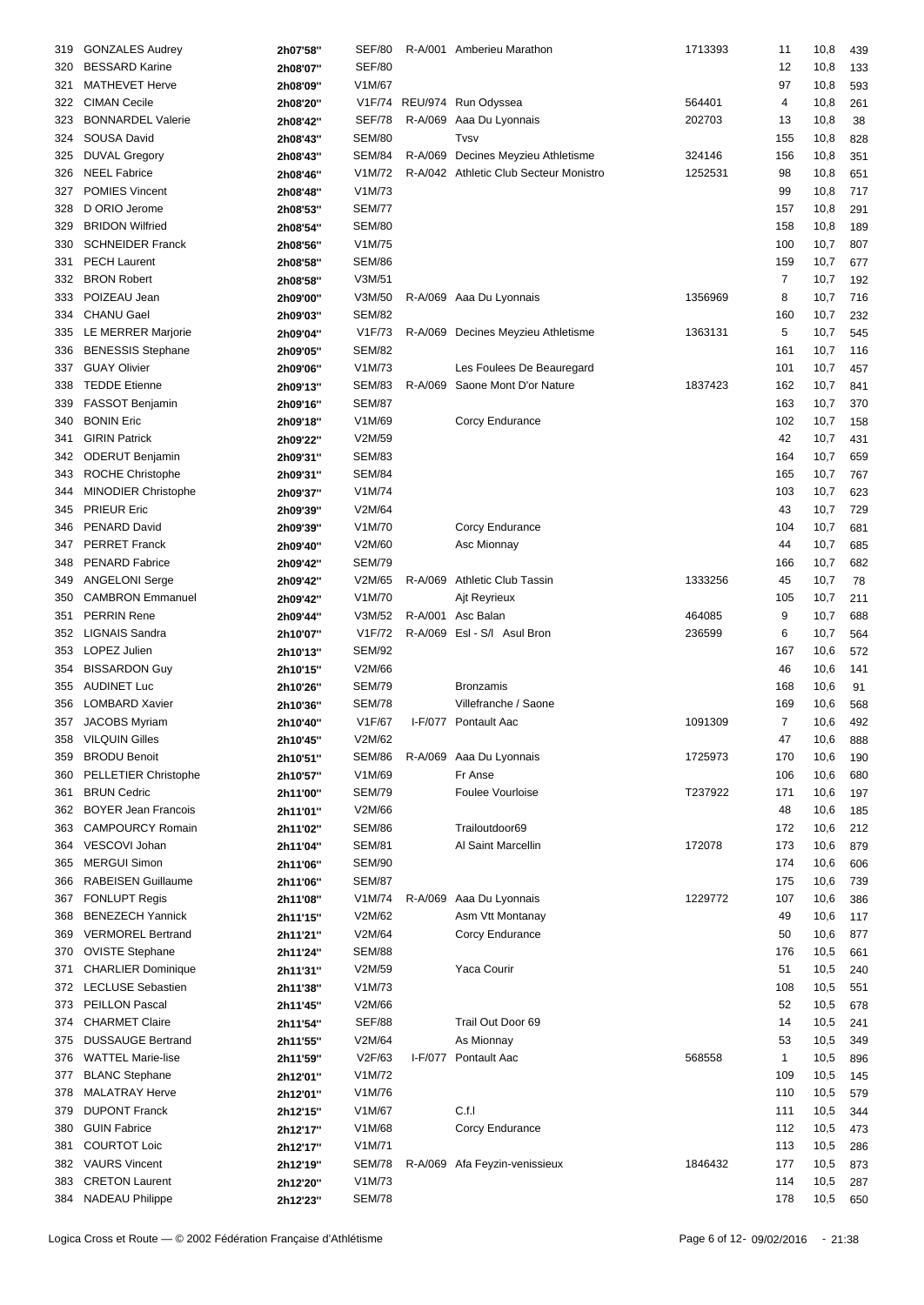| 385 | <b>MOSCONI Remi</b>         | 2h12'26" | V1M/75        |                                    |            | 115            | 10,5     | 640 |
|-----|-----------------------------|----------|---------------|------------------------------------|------------|----------------|----------|-----|
| 386 | <b>LEMERRE Gregory</b>      | 2h12'28" | V1M/74        |                                    |            | 116            | 10,5     | 559 |
| 387 | <b>BRETIN Simon</b>         | 2h12'35" | V3M/52        | <b>Rillieux Triathlon</b>          |            | 10             | 10,5     | 188 |
| 388 | <b>COURTIN Christophe</b>   | 2h12'37" | V1M/70        | Dombes Running Evasion             |            | 117            | 10,5     | 284 |
| 389 | <b>MERLIN Vincent</b>       | 2h12'37" | <b>SEM/90</b> |                                    |            | 179            | 10,5     | 608 |
| 390 | <b>RAYNAUD Benoit</b>       |          | <b>SEM/84</b> |                                    |            | 180            |          |     |
|     |                             | 2h12'48" |               |                                    |            |                | 10,4     | 744 |
| 391 | <b>TARDY Yvan</b>           | 2h12'48" | V2M/59        | R-A/069 As Ibm Lyon                | 1078725    | 54             | 10,4     | 838 |
| 392 | <b>RUET Thierry</b>         | 2h12'50" | V2M/64        | R-A/069 Athletic Club Tassin       | 1455572    | 55             | 10,4     | 790 |
| 393 | <b>MARTINEZ Stephane</b>    | 2h12'51" | <b>SEM/80</b> |                                    |            | 181            | 10,4     | 587 |
| 394 | <b>COQUET William</b>       | 2h12'54" | V2M/65        | R-A/069 Saone Mont D'or Nature     | 1343125    | 56             | 10,4     | 275 |
| 395 | <b>LOUP Antoine</b>         | 2h12'55" | <b>SEM/78</b> | R-A/069 Aaa Du Lyonnais            | 1754595    | 182            | 10,4     | 573 |
| 396 | PUIG Jean-marie             | 2h13'02" | V2M/63        |                                    |            | 57             | 10,4     | 733 |
| 397 | <b>BEN AOUADI Nejemdine</b> | 2h13'04" | V1M/69        | Corps                              |            | 118            | 10,4     | 113 |
| 398 | <b>MAZUIT Sebastien</b>     | 2h13'08" | <b>SEM/84</b> |                                    |            | 183            | 10,4     | 597 |
| 399 | <b>CHAPUS Christophe</b>    | 2h13'13" | V1M/75        |                                    |            | 119            | 10,4     | 236 |
| 400 | <b>LANDRY Pauline</b>       | 2h13'15" | <b>SEF/90</b> |                                    |            | 15             | 10,4     | 536 |
| 401 | LEFEBVRE Cyrille            | 2h13'33" | V1M/75        |                                    |            | 120            | 10,4     | 555 |
| 402 | <b>LEBRE Yvon</b>           |          | V2M/59        | R-A/042 Courir Pour Des Pommes     | 794586     | 58             | 10,4     | 547 |
|     | <b>MONTANE Marc</b>         | 2h13'37" |               |                                    | 1480318    |                |          |     |
| 403 |                             | 2h13'49" | V1M/71        | R-A/069 Athletic Club Tassin       |            | 121            | 10,4     | 258 |
| 404 | <b>CHEKARI Madjid</b>       | 2h13'58" | <b>SEM/92</b> |                                    |            | 184            | 10,3     | 254 |
| 405 | <b>MARLAS Benoit</b>        | 2h14'05" | <b>SEM/77</b> |                                    |            | 185            | 10,3     | 582 |
| 406 | <b>BARBUT Patrick</b>       | 2h14'07" | V1M/74        | Asbpll                             |            | 122            | 10,3     | 102 |
| 407 | <b>MENUEL Jean-charles</b>  | 2h14'08" | V2M/63        | Fr Anse                            |            | 59             | 10,3     | 603 |
| 408 | <b>CHAUVIRE Pierre</b>      | 2h14'16" | V1M/75        |                                    |            | 123            | 10,3     | 249 |
| 409 | <b>LEUREAU Valery</b>       | 2h14'18" | V1M/70        |                                    |            | 124            | 10,3     | 561 |
| 410 | <b>LECERF Yves</b>          | 2h14'19" | V2M/64        | Courir En Dombes                   |            | 60             | 10,3     | 549 |
| 411 | SIGAUD Laurent              | 2h14'20" | V1M/69        |                                    | laurent si | 125            | 10,3     | 818 |
| 412 | <b>UGGERI Patrice</b>       | 2h14'21" | V2M/65        | Patrice Uggeri                     |            | 61             | 10,3     | 869 |
| 413 | <b>BIENASSIS Xavier</b>     |          | <b>SEM/79</b> | <b>Athletic Club Tassin</b>        | 488079     | 186            | 10,3     | 138 |
|     |                             | 2h14'23" | <b>SEM/90</b> |                                    |            |                |          |     |
| 414 | <b>RICHARD Augustin</b>     | 2h14'30" |               |                                    |            | 187            | 10,3     | 754 |
| 415 | <b>CUMINATTO Luc</b>        | 2h14'33" | V1M/73        |                                    |            | 126            | 10,3     | 290 |
| 416 | <b>FAYOLLE Aurelien</b>     | 2h14'36" | <b>SEM/78</b> |                                    |            | 188            | 10,3     | 376 |
| 417 | <b>CHAFFRAIX Matthieu</b>   | 2h14'36" | <b>SEM/80</b> |                                    |            | 189            | 10,3     | 224 |
| 418 | ROT Jurriaan                | 2h14'40" | <b>SEM/87</b> |                                    |            | 190            | 10,3     | 779 |
| 419 | <b>DENOYEL Bertrand</b>     | 2h14'51" | <b>SEM/80</b> |                                    |            | 191            | 10,3     | 315 |
| 420 | <b>CHAVATTE Gauthier</b>    | 2h14'53" | <b>SEM/87</b> |                                    |            | 192            | 10,3     | 250 |
| 421 | <b>GAUTHIER Mathilde</b>    | 2h14'54" | <b>SEF/93</b> |                                    |            | 16             | 10,3     | 414 |
| 422 | <b>GUINET Jeremie</b>       | 2h14'57" | SEM/84        | R-A/069 Asvel Villeurbanne*        | 1727834    | 193            | 10,3     | 475 |
|     | 423 TORTEL Laurence         | 2h15'03" | V1F/74        |                                    |            | 8              | 10,3     | 857 |
|     | 424 PUSSET Sarah            | 2h15'04" | V1F/73        | R-A/073 Ua Maurienne (st-jean)     | 1579665    | 9              | 10,3 735 |     |
| 425 | <b>BARDEL Brice</b>         |          | <b>SEM/77</b> |                                    |            | 194            |          |     |
|     |                             | 2h15'06" |               |                                    |            |                | 10,3     | 103 |
| 426 | <b>ECHALIER Judicael</b>    | 2h15'09" | <b>ESM/94</b> |                                    |            | 8              | 10,3     | 355 |
| 427 | EYSSARD Jean-baptiste       | 2h15'16" | <b>SEM/78</b> |                                    |            | 195            | 10,2     | 367 |
| 428 | <b>LAURENT Stephanie</b>    | 2h15'16" | SEF/85        | R-A/069 Aaa Du Lyonnais            | 1564700    | 17             | 10,2     | 540 |
| 429 | <b>DURDILLY Eloi</b>        | 2h15'18" | <b>SEM/83</b> |                                    |            | 196            | 10,2     | 348 |
| 430 | <b>JAVAUDIN Laurent</b>     | 2h15'26" | V1M/69        |                                    |            | 127            | 10,2     | 505 |
| 431 | <b>JAVAUDIN Eric</b>        | 2h15'26" | V1M/68        |                                    |            | 128            | 10,2     | 504 |
| 432 | PIEGAY Eric                 | 2h15'28" | V1M/69        |                                    |            | 129            | 10,2     | 708 |
| 433 | <b>COELHO Lucien</b>        | 2h15'30" | <b>SEM/78</b> | <b>Team Raidlight</b>              |            | 197            | 10,2     | 266 |
| 434 | <b>DUFOUR Cedric</b>        | 2h15'34" | SEM/84        | R-A/069 Decines Meyzieu Athletisme | 595481     | 198            | 10,2     | 336 |
| 435 | <b>BLEANDONU Laurent</b>    | 2h15'35" | V1M/71        | Corcy Endurance                    |            | 130            | 10,2     | 147 |
| 436 | <b>FAUCHON Jean-marc</b>    | 2h15'37" | V1M/67        |                                    |            | 131            | 10,2     | 371 |
|     | <b>MARTEL Franck</b>        |          | V1M/76        |                                    |            | 132            | 10,2     |     |
| 437 |                             | 2h15'44" |               |                                    |            |                |          | 583 |
| 438 | <b>FERNANDEZ Andre</b>      | 2h15'45" | V2M/61        |                                    |            | 62             | 10,2     | 378 |
| 439 | <b>TREMBLAY Gilles</b>      | 2h16'01" | V2M/57        |                                    |            | 63             | 10,2     | 861 |
| 440 | <b>KOPP Olivier</b>         | 2h16'05" | V1M/74        |                                    |            | 133            | 10,2     | 525 |
| 441 | <b>HOANG Thanh</b>          | 2h16'07" | <b>SEM/79</b> | Dombes Running Evasion             |            | 199            | 10,2     | 489 |
| 442 | <b>CHAVATTE Germain</b>     | 2h16'08" | <b>SEM/89</b> |                                    |            | 200            | 10,2     | 251 |
| 443 | <b>BERRARD Stephan</b>      | 2h16'08" | V1M/69        |                                    |            | 134            | 10,2     | 127 |
| 444 | <b>BERRARD Remy</b>         | 2h16'08" | <b>JUM/98</b> |                                    |            | $\overline{2}$ | 10,2     | 126 |
| 445 | <b>TERRIN Alban</b>         | 2h16'11" | <b>SEM/78</b> |                                    |            | 201            | 10,2     | 846 |
| 446 | <b>BRUNON David</b>         | 2h16'12" | V1M/75        | R-A/069 As Ibm Lyon                | 1651704    | 135            | 10,2     | 202 |
| 447 | <b>DUTEL Noemie</b>         |          | SEF/77        | R-A/069 As Caluire Et Cuire        | 1433078    | 18             | 10,2     | 350 |
|     |                             | 2h16'19" |               |                                    |            |                |          |     |
| 448 | <b>GUILBAUD Denis</b>       | 2h16'22" | V1M/73        |                                    |            | 136            | 10,2     | 469 |
| 449 | ADELHANOFF Igor             | 2h16'22" | <b>SEM/80</b> |                                    |            | 202            | 10,2     | 68  |
|     | 450 BONETTI Benoit          | 2h16'30" | V1M/73        |                                    |            | 137            | 10,2     | 156 |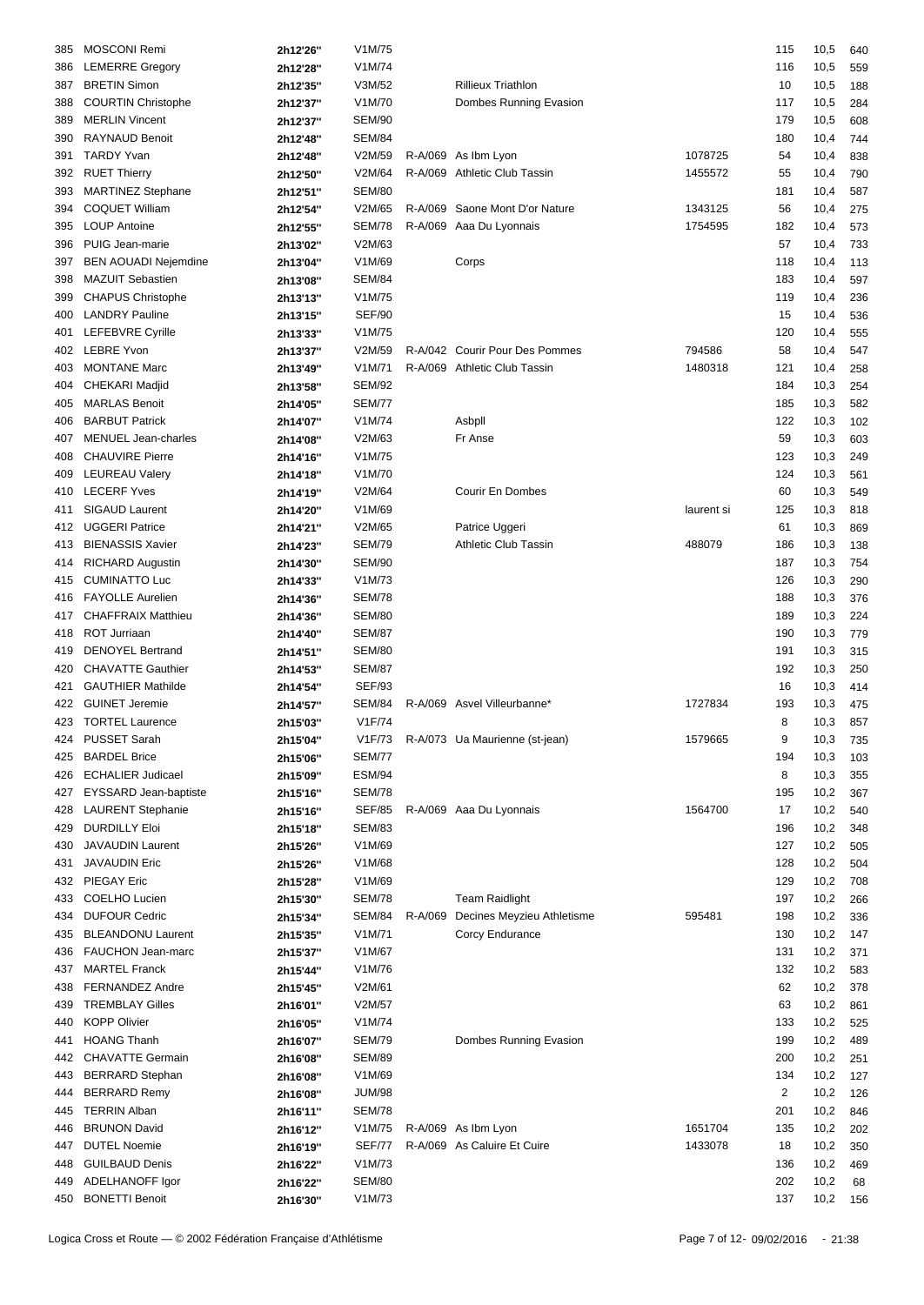| 451 | <b>ZLOTOROWICZ Maryan</b>  | 2h16'32" | V2M/63        | Maryan Zlotorowicz                            |         | 64  | 10,2 | 903 |
|-----|----------------------------|----------|---------------|-----------------------------------------------|---------|-----|------|-----|
| 452 | <b>MARCOS</b> Jean-charles | 2h16'35" | V2M/63        | <b>Ascm Mionnay</b>                           |         | 65  | 10,1 | 581 |
| 453 | <b>BERNARD Christophe</b>  | 2h16'43" | V1M/72        |                                               |         | 138 | 10,1 | 121 |
|     | <b>GRIESSINGER Raphael</b> |          | V1M/71        |                                               |         | 139 | 10,1 |     |
| 454 |                            | 2h16'48" |               |                                               |         |     |      | 454 |
| 455 | <b>TABUTIN Edouard</b>     | 2h16'49" | <b>SEM/87</b> |                                               |         | 203 | 10,1 | 837 |
| 456 | <b>GARAFFA Corrado</b>     | 2h17'03" | V2M/61        |                                               |         | 66  | 10,1 | 404 |
| 457 | <b>BARBIER Anthony</b>     | 2h17'13" | <b>SEM/78</b> | Ajc                                           |         | 204 | 10,1 | 101 |
| 458 | <b>BENATTIG Karim</b>      | 2h17'14" | V1M/72        |                                               |         | 140 | 10,1 | 114 |
| 459 | <b>CONQUES Stephane</b>    | 2h17'14" | V2M/62        | Fr'anse                                       |         | 67  | 10,1 | 273 |
| 460 | <b>MATEO Bruno</b>         | 2h17'14" | V2M/63        |                                               |         | 68  | 10,1 | 591 |
| 461 | <b>GUINET Thomas</b>       | 2h17'27" | <b>SEM/79</b> |                                               |         | 205 | 10,1 | 476 |
| 462 | <b>MARTINET Nicolas</b>    | 2h17'28" | <b>SEM/80</b> |                                               |         | 206 | 10,1 | 586 |
| 463 | <b>ALAPHILIPPE Bruno</b>   | 2h17'29" | V1M/72        | R-A/069 As Ibm Lyon                           | 1651690 | 141 | 10,1 | 69  |
| 464 | <b>GODEFROY Olivier</b>    | 2h17'29" | V1M/67        | Les Foulees De Beauregard                     |         | 142 | 10,1 | 434 |
| 465 | <b>PAYEBIEN Gregory</b>    | 2h17'35" | <b>SEM/77</b> |                                               |         | 207 | 10,1 | 676 |
|     | <b>FLAGEUL Bruno</b>       |          | V2M/66        |                                               |         | 69  | 10,1 | 384 |
| 466 |                            | 2h17'50" |               |                                               |         |     |      |     |
| 467 | <b>GAUCHON Philippe</b>    | 2h17'53" | V2M/65        |                                               |         | 70  | 10,1 | 410 |
| 468 | <b>DESSEIGNE Stephane</b>  | 2h17'55" | V1M/73        | Les Foulees De Beauregard                     |         | 143 | 10,0 | 324 |
| 469 | <b>BEAUGRAND Benoit</b>    | 2h18'07" | V1M/69        | R-A/069 EsI - S/I Francheville Ac             | 1642619 | 144 | 10,0 | 111 |
| 470 | <b>GELIN Thierry</b>       | 2h18'08" | V2M/64        |                                               |         | 71  | 10,0 | 420 |
| 471 | <b>VINCENT Xavier</b>      | 2h18'10" | V1M/71        | Corcy Endurance                               |         | 145 | 10,0 | 890 |
| 472 | <b>JAN Stephane</b>        | 2h18'11" | V1M/69        | Fr Anse                                       |         | 146 | 10,0 | 498 |
| 473 | <b>AUBERT Helene</b>       | 2h18'12" | V1F/71        | R-A/069 Decines Meyzieu Athletisme            | 1285290 | 10  | 10,0 | 86  |
| 474 | <b>DEMIAS Sebastien</b>    | 2h18'34" | <b>SEM/81</b> |                                               |         | 208 | 10,0 | 311 |
| 475 | PILOT Stephane             | 2h18'38" | V1M/73        |                                               |         | 147 | 10,0 | 711 |
| 476 | <b>PILOT Karine</b>        | 2h18'38" | V1F/72        |                                               |         | 11  | 10,0 | 710 |
| 477 | VICENS Jean-francois       |          | V2M/63        | R-A/001 Asc Balan                             | 1208259 | 72  | 10,0 | 882 |
|     |                            | 2h18'38" |               |                                               |         |     |      |     |
| 478 | <b>COLLET Christophe</b>   | 2h18'40" | V2M/66        |                                               |         | 73  | 10,0 | 269 |
| 479 | <b>LOPEZ Damien</b>        | 2h18'48" | V1M/68        |                                               |         | 148 | 10,0 | 570 |
| 480 | <b>MISSENE Laurent</b>     | 2h18'55" | <b>SEM/88</b> |                                               |         | 209 | 10,0 | 626 |
| 481 | LE GAL Kevin               | 2h18'56" | <b>SEM/90</b> |                                               |         | 210 | 10,0 | 542 |
| 482 | MEYER Jean-philippe        | 2h19'00" | V1M/72        |                                               |         | 149 | 10,0 | 611 |
| 483 | <b>PERINI Xavier</b>       | 2h19'18" | V1M/73        | Team Sang Pour Sang Sport                     |         | 150 | 9,9  | 683 |
| 484 | <b>FAVIER Laurence</b>     | 2h19'18" | V1F/74        |                                               |         | 12  | 9,9  | 373 |
| 485 | <b>BIRA Alexandre</b>      | 2h19'28" | V2M/61        | R-A/069 Aaa Du Lyonnais                       | 1563712 | 74  | 9,9  | 140 |
| 486 | <b>MEYER Sylvain</b>       | 2h19'28" | V1M/73        | R-A/069 EsI - S/I Asul Bron                   | 462073  | 151 | 9,9  | 614 |
| 487 | ROUBAUD Magali             | 2h19'40" | <b>SEF/89</b> | R-A/069 Saone Mont D'or Nature                | 527157  | 19  | 9,9  | 40  |
| 488 | <b>JAMET Claudine</b>      |          | V2F/63        | As Areva                                      |         | 2   | 9,9  | 497 |
|     |                            | 2h19'41" |               |                                               |         |     |      |     |
| 489 | <b>FIRMERY Jerome</b>      | 2h19'44" | <b>SEM/84</b> |                                               |         | 211 | 9,9  | 383 |
|     | 490 STRULLU Gregory        | 2h19'48" | <b>SEM/85</b> |                                               |         | 212 | 9,9  | 835 |
| 491 | <b>BOURGEOIS Alain</b>     | 2h19'48" | V2M/64        |                                               |         | 75  | 9,9  | 172 |
| 492 | <b>JAMBON Romain</b>       | 2h19'50" | <b>SEM/80</b> | Dombes Running Evasion                        |         | 213 | 9,9  | 496 |
| 493 | ROUSSEAU Yvonne            | 2h20'04" |               | V2F/66 CEN/018 Saint-amand-montrond Boischaut | 1082369 | 3   | 9,9  | 782 |
| 494 | <b>GOUBET Sylvain</b>      | 2h20'09" | V1M/71        |                                               |         | 152 | 9,9  | 441 |
| 495 | <b>GUENOUN Kael</b>        | 2h20'15" | V1M/72        | Casc Vaulx-en-velin                           |         | 153 | 9,9  | 458 |
| 496 | <b>SIZABUIRE Patrice</b>   | 2h20'16" | V1M/68        | Sizabuire                                     |         | 154 | 9,9  | 822 |
| 497 | <b>HORODYSKI Delphine</b>  | 2h20'18" | SEF/77        | R-A/069 Aaa Du Lyonnais                       | 1845575 | 20  | 9,9  | 490 |
| 498 | POUJADE Benjamin           | 2h20'25" | <b>SEM/85</b> |                                               |         | 214 | 9,9  | 724 |
| 499 | PONSERO Julien             |          | <b>SEM/79</b> | Vourles                                       | T237923 | 215 | 9,9  |     |
|     |                            | 2h20'26" |               |                                               |         |     |      | 722 |
| 500 | <b>FERREIRA Damien</b>     | 2h20'29" | V2M/65        |                                               |         | 76  | 9,9  | 380 |
| 501 | <b>FIORI Bruno</b>         | 2h20'36" | V2M/65        |                                               |         | 77  | 9,9  | 382 |
| 502 | SIMONOT David              | 2h20'38" | V1M/74        | Dombes Running Evasion                        |         | 155 | 9,9  | 821 |
| 503 | <b>RUET Christian</b>      | 2h20'43" | V3M/56        |                                               |         | 11  | 9,8  | 789 |
| 504 | <b>DEGRANDI Herve</b>      | 2h20'57" | V2M/59        | R-A/069 Saone Mont D'or Nature                | 659135  | 78  | 9,8  | 304 |
| 505 | <b>BAUDRAND Christophe</b> | 2h21'04" | V1M/68        |                                               |         | 156 | 9,8  | 108 |
| 506 | <b>MOUSSET Philippe</b>    | 2h21'08" | V2M/61        |                                               |         | 79  | 9,8  | 644 |
| 507 | <b>VIGIER Cedric</b>       | 2h21'09" | <b>SEM/77</b> |                                               |         | 216 | 9,8  | 885 |
| 508 | <b>VIALLETON Florian</b>   | 2h21'15" | V1M/76        | <b>Feurs Triathlon</b>                        |         | 157 | 9,8  | 881 |
| 509 | <b>PAIRE Frederic</b>      | 2h21'18" | V2M/64        | R-A/042 La Foulee Forezienne                  | 1645188 | 80  | 9,8  | 666 |
|     |                            |          |               |                                               |         |     |      |     |
| 510 | <b>GEROSSIER Thierry</b>   | 2h21'18" | <b>SEM/77</b> | <b>Feurs Triathlon</b>                        |         | 217 | 9,8  | 424 |
| 511 | <b>PETIOT Alexandre</b>    | 2h21'23" | <b>SEM/87</b> |                                               |         | 218 | 9,8  | 692 |
| 512 | <b>HARDOUIN Joelle</b>     | 2h21'26" | V2F/61        | R-A/069 Athletic Club Tassin                  | 1532147 | 4   | 9,8  | 481 |
| 513 | <b>JAVELLE Estelle</b>     | 2h21'27" | <b>SEF/77</b> | Run Moi                                       |         | 21  | 9,8  | 507 |
| 514 | RIVIERE Jean Marie         | 2h21'33" | V3M/55        | Cvt Jtekt Team                                |         | 12  | 9,8  | 760 |
| 515 | <b>VIGNON Didier</b>       | 2h21'36" | V1M/71        | Bref Je Fais Du Trail                         |         | 158 | 9,8  | 887 |
|     | 516 COLIN Antoine          | 2h21'40" | <b>SEM/79</b> |                                               |         | 219 | 9,8  | 268 |
|     |                            |          |               |                                               |         |     |      |     |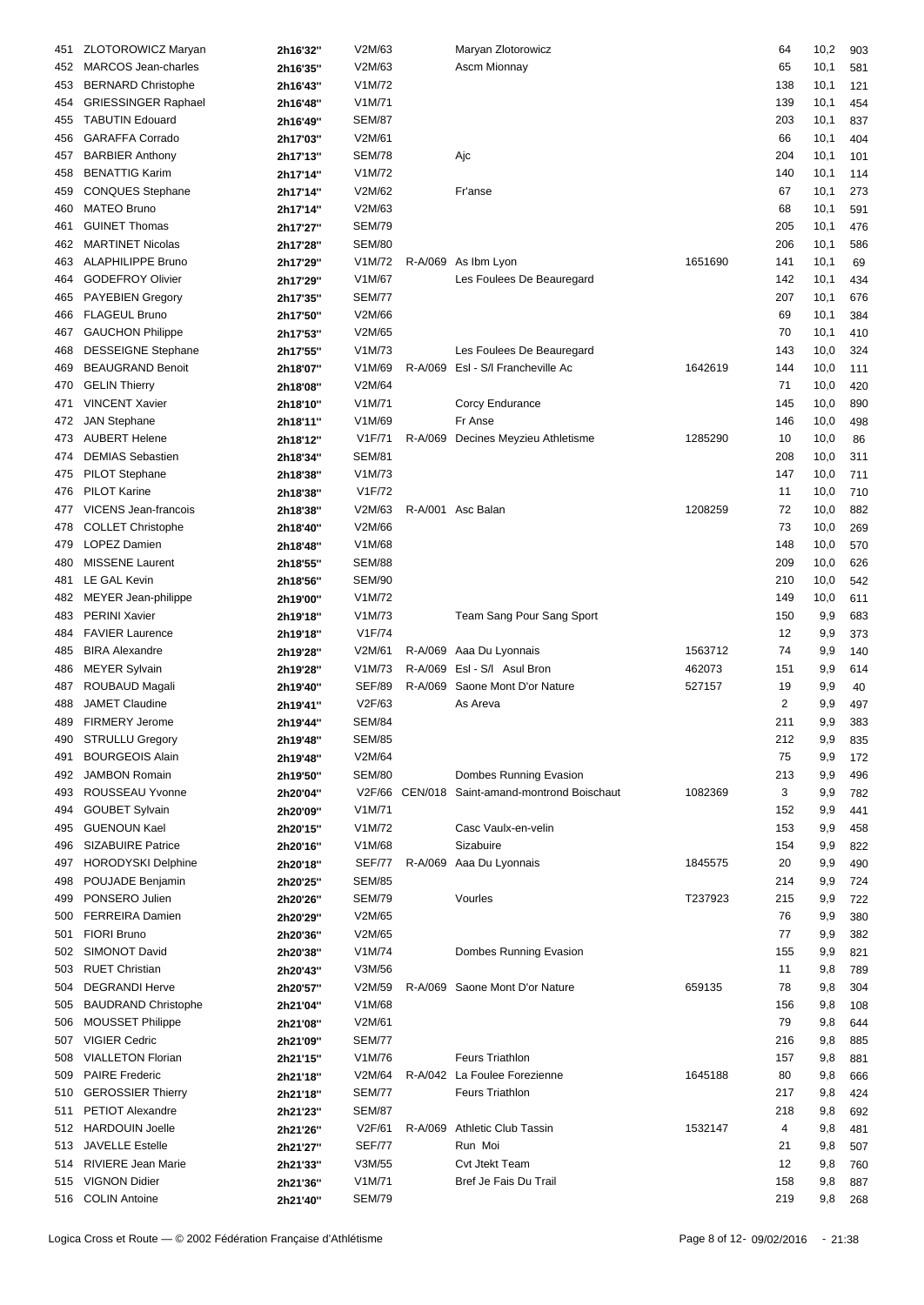| 517 | <b>PERRIER Pierre</b>        | 2h21'40" | V3M/56        |         |                                        |          | 13           | 9,8     | 687 |
|-----|------------------------------|----------|---------------|---------|----------------------------------------|----------|--------------|---------|-----|
|     | AUZIAS Yann                  |          | V1M/71        |         | R-A/069 Aaa Du Lyonnais                | 1329548  | 159          |         |     |
| 518 |                              | 2h21'46" |               |         |                                        |          |              | 9,8     | 93  |
| 519 | <b>LAGREVE Kelian</b>        | 2h21'57" | <b>SEM/92</b> |         | Marseille Trail Club                   |          | 220          | 9,8     | 531 |
| 520 | <b>BELLOCQ Cyril</b>         | 2h22'03" | V1M/74        | R-A/069 | Chassieu Athletisme                    | 1012258  | 160          | 9,8     | 112 |
| 521 | <b>STALDER Eric</b>          | 2h22'05" | V1M/68        |         | As Merieux Section Running             |          | 161          | 9,8     | 832 |
| 522 | <b>GAUDON Joachim</b>        | 2h22'07" | V1M/75        |         |                                        |          | 162          | 9,8     | 411 |
| 523 | <b>FACKEURE David</b>        | 2h22'08" | V1M/71        |         |                                        |          | 163          | 9,8     | 368 |
| 524 | ROCHETTE Jean-antoine        | 2h22'13" | <b>SEM/77</b> |         | <b>Foulee Vourloise</b>                | T237842  | 221          | 9,7     | 769 |
| 525 | <b>CORSETTI Fausto</b>       | 2h22'28" | V2M/57        |         | R-A/069 Aaa Du Lyonnais                | 502899   | 81           | 9,7     | 277 |
| 526 | <b>GIRAUD Linda</b>          | 2h22'31" | <b>SEF/82</b> |         |                                        |          | 22           | 9,7     | 430 |
|     | <b>SALMON Laurent</b>        |          |               |         |                                        |          |              |         |     |
| 527 |                              | 2h22'42" | V1M/68        |         | R-A/069 Lyon Sport Metropole Jogging A | 1721531  | 164          | 9,7     | 799 |
| 528 | <b>REBATEL Kevin</b>         | 2h22'47" | <b>SEM/91</b> |         |                                        |          | 222          | 9,7     | 745 |
| 529 | <b>FRAGNE Nicolas</b>        | 2h22'55" | V1M/76        |         | Ajc                                    |          | 165          | 9,7     | 393 |
| 530 | <b>DEBIZE Yoann</b>          | 2h22'56" | V1M/71        |         | Dombes Running Evasion                 |          | 166          | 9,7     | 297 |
| 531 | <b>SABY Eric</b>             | 2h22'56" | V1M/69        |         | Dombes Running Evasion                 |          | 167          | 9,7     | 794 |
| 532 | <b>GUIHARD Cedric</b>        | 2h23'04" | <b>SEM/80</b> |         |                                        |          | 223          | 9,7     | 468 |
| 533 | <b>FRAISON Stephane</b>      | 2h23'04" | V1M/74        |         | Runista Trail                          |          | 168          | 9,7     | 394 |
| 534 | <b>PALLE Franck</b>          | 2h23'07" | V2M/63        |         | Rando Natrue                           |          | 82           | 9,7     | 668 |
| 535 | <b>TEPPE Viviane</b>         | 2h23'33" | V2F/62        |         | Nd <sub>2</sub> br                     |          | 5            | 9,7     | 845 |
|     | PETITMAIRE Laurent           |          | V1M/69        |         |                                        |          | 169          |         |     |
| 536 |                              | 2h23'37" |               |         |                                        |          |              | 9,7     | 694 |
| 537 | <b>BUISSON-DEBON Patrick</b> | 2h23'47" | V3M/56        |         | Ascera                                 |          | 14           | 9,6     | 205 |
| 538 | <b>BEAL David</b>            | 2h23'51" | <b>SEM/78</b> |         |                                        |          | 224          | 9,6     | 110 |
| 539 | <b>MERCIER Guy</b>           | 2h23'52" | V2M/59        |         | R-A/042 Olympique Riorges              | 200005   | 83           | 9,6     | 604 |
| 540 | <b>GOY Romane</b>            | 2h23'54" | ESF/94        |         |                                        |          | $\mathbf{1}$ | 9,6     | 445 |
| 541 | <b>LAFFLY Laure</b>          | 2h24'11" | V1F/71        |         |                                        |          | 13           | 9,6     | 528 |
| 542 | FLAGEUL Jeremy               | 2h24'20" | <b>SEM/93</b> |         |                                        |          | 225          | 9,6     | 385 |
| 543 | <b>RENAUD Martine</b>        | 2h24'21" | V2F/66        |         |                                        |          | 6            | 9,6     | 749 |
| 544 | <b>WALLDECABRES Olivier</b>  | 2h24'23" | V1M/76        |         |                                        |          | 170          | 9,6     | 895 |
|     | DECHANOZ Jerome              |          | <b>SEM/78</b> |         |                                        |          |              |         |     |
| 545 |                              | 2h24'23" |               |         |                                        |          | 226          | 9,6     | 303 |
| 546 | <b>LAVAL Arnaud</b>          | 2h24'29" | V1M/75        |         |                                        |          | 171          | 9,6     | 541 |
| 547 | <b>CERVANTES Marion</b>      | 2h24'50" | SEF/90        |         | R-A/069 Saone Mont D'or Nature         | 147520   | 23           | 9,6     | 39  |
| 548 | VIEUGUE Jean-claude          | 2h24'57" | V3M/51        |         | R-A/069 Aaa Du Lyonnais                | 377480   | 15           | 9,6     | 884 |
| 549 | AUBRY Jean-pierre            | 2h25'02" | V1M/72        |         |                                        |          | 172          | 9,6     | 90  |
| 550 | <b>DEBONO Romain</b>         | 2h25'11" | <b>SEM/81</b> |         |                                        |          | 227          | 9,5     | 300 |
| 551 | <b>LANDRY Christophe</b>     | 2h25'15" | V1M/71        |         |                                        |          | 173          | 9,5     | 535 |
| 552 | <b>MINODIER Frederic</b>     | 2h25'18" | <b>SEM/77</b> |         |                                        |          | 228          | 9,5     | 624 |
| 553 | <b>MOREL Fabien</b>          | 2h25'26" | <b>SEM/83</b> |         |                                        |          | 229          | 9,5     | 636 |
|     | <b>RUPPERT Jonathan</b>      |          |               |         |                                        |          |              |         |     |
| 554 |                              | 2h25'43" | <b>SEM/78</b> |         |                                        |          | 230          | 9,5     | 792 |
| 555 | <b>JANDARD Olivier</b>       | 2h25'50" | V1M/69        |         | Tcn                                    |          | 174          | 9,5     | 500 |
|     | 556 GAUTHIER Sylvain         | 2h26'01" | <b>SEM/77</b> |         |                                        |          | 231          | 9,5 416 |     |
| 557 | <b>DUGELAY Christine</b>     | 2h26'07" | V1F/69        |         | <b>Rillieux Triathlon</b>              | A79436C  | 14           | 9,5     | 338 |
| 558 | <b>FROCIONE Romain</b>       | 2h26'16" | <b>SEM/90</b> |         | Cap Quincieux                          |          | 232          | 9,5     | 399 |
| 559 | <b>BONNEAU Jean Louis</b>    | 2h26'25" | V2M/60        |         |                                        |          | 84           | 9,5     | 160 |
| 560 | <b>VIONNET Dominique</b>     | 2h26'29" | V2F/62        |         | R-A/073 Ua Maurienne (st-jean)         | 193301   | 7            | 9,5     | 892 |
| 561 | <b>BENAZIZA Slimane</b>      | 2h26'32" | V2M/66        |         | Casc Vaulx-en-velin                    |          | 85           | 9,5     | 115 |
| 562 | <b>GAUMAND Gregory</b>       | 2h26'37" | <b>SEM/82</b> |         |                                        |          | 233          | 9,5     | 412 |
| 563 | <b>CARVAL Philippe</b>       |          | V1M/69        |         |                                        |          | 175          | 9,4     |     |
|     |                              | 2h27'05" |               |         |                                        |          |              |         | 218 |
| 564 | <b>BAGNON Patrice</b>        | 2h27'10" | V1M/67        |         | Corcy Endurance                        |          | 176          | 9,4     | 95  |
| 565 | LHOMME-PERROT Vincent        | 2h27'11" | SEM/79        |         | R-A/069 Acvs - S/I Ea Villefranche     | 1489279  | 234          | 9,4     | 563 |
| 566 | <b>PATUREL Nicolas</b>       | 2h27'21" | V1M/73        |         |                                        |          | 177          | 9,4     | 674 |
| 567 | <b>AVEROUS Gerald</b>        | 2h27'25" | V1M/70        |         |                                        |          | 178          | 9,4     | 94  |
| 568 | <b>CACLIN Gaetan</b>         | 2h27'36" | <b>SEM/82</b> |         |                                        |          | 235          | 9,4     | 207 |
| 569 | <b>JACOTIN Thomas</b>        | 2h27'36" | <b>SEM/80</b> |         |                                        |          | 236          | 9,4     | 493 |
| 570 | SOUVIGNET Mario              | 2h27'39" | SEM/86        |         | R-A/069 Aaa Du Lyonnais                | 1484839  | 237          | 9,4     | 830 |
| 571 | <b>DENIS Franck</b>          | 2h27'39" | V1M/71        |         | R-A/069 Aaa Du Lyonnais                | 1064987  | 179          | 9,4     | 312 |
|     | <b>DESCHILDRE Nicolas</b>    |          | <b>SEM/86</b> |         |                                        |          | 238          | 9,4     | 320 |
| 572 |                              | 2h27'46" |               |         |                                        |          |              |         |     |
| 573 | <b>DESCHILDRE Romain</b>     | 2h27'46" | <b>SEM/88</b> |         |                                        |          | 239          | 9,4     | 321 |
| 574 | <b>KHAYAT Alain</b>          | 2h27'47" | V2M/59        |         | Les Foulees De Beauregard              |          | 86           | 9,4     | 524 |
| 575 | <b>GAUTHIER Vivian</b>       | 2h27'47" | <b>SEM/80</b> |         |                                        |          | 240          | 9,4     | 417 |
| 576 | <b>BLIN-LABBE Gregory</b>    | 2h27'48" | V1M/72        |         | Gregory Blin-labbe                     |          | 180          | 9,4     | 148 |
| 577 | <b>DESBROSSES Myriam</b>     | 2h27'54" | V1F/67        |         |                                        |          | 15           | 9,4     | 318 |
| 578 | <b>BERTHAIRE Lucas</b>       | 2h27'54" | <b>SEM/89</b> |         |                                        |          | 241          | 9,4     | 128 |
| 579 | <b>PATRAS Herve</b>          | 2h27'59" | V2M/66        |         | As Caluire                             | 17445162 | 87           | 9,4     | 672 |
| 580 | <b>GARDAZ Virginie</b>       | 2h28'01" | SEF/82        |         | R-A/069 Aaa Du Lyonnais                | 1569569  | 24           | 9,4     | 408 |
|     |                              |          |               |         |                                        |          |              |         |     |
| 581 | <b>AMBLARD Laetitia</b>      | 2h28'01" | SEF/88        |         | R-A/069 Aaa Du Lyonnais                | 1756667  | 25           | 9,4     | 75  |
|     | 582 BOUVIER Florian          | 2h28'03" | <b>SEM/82</b> |         |                                        |          | 242          | 9,4     | 180 |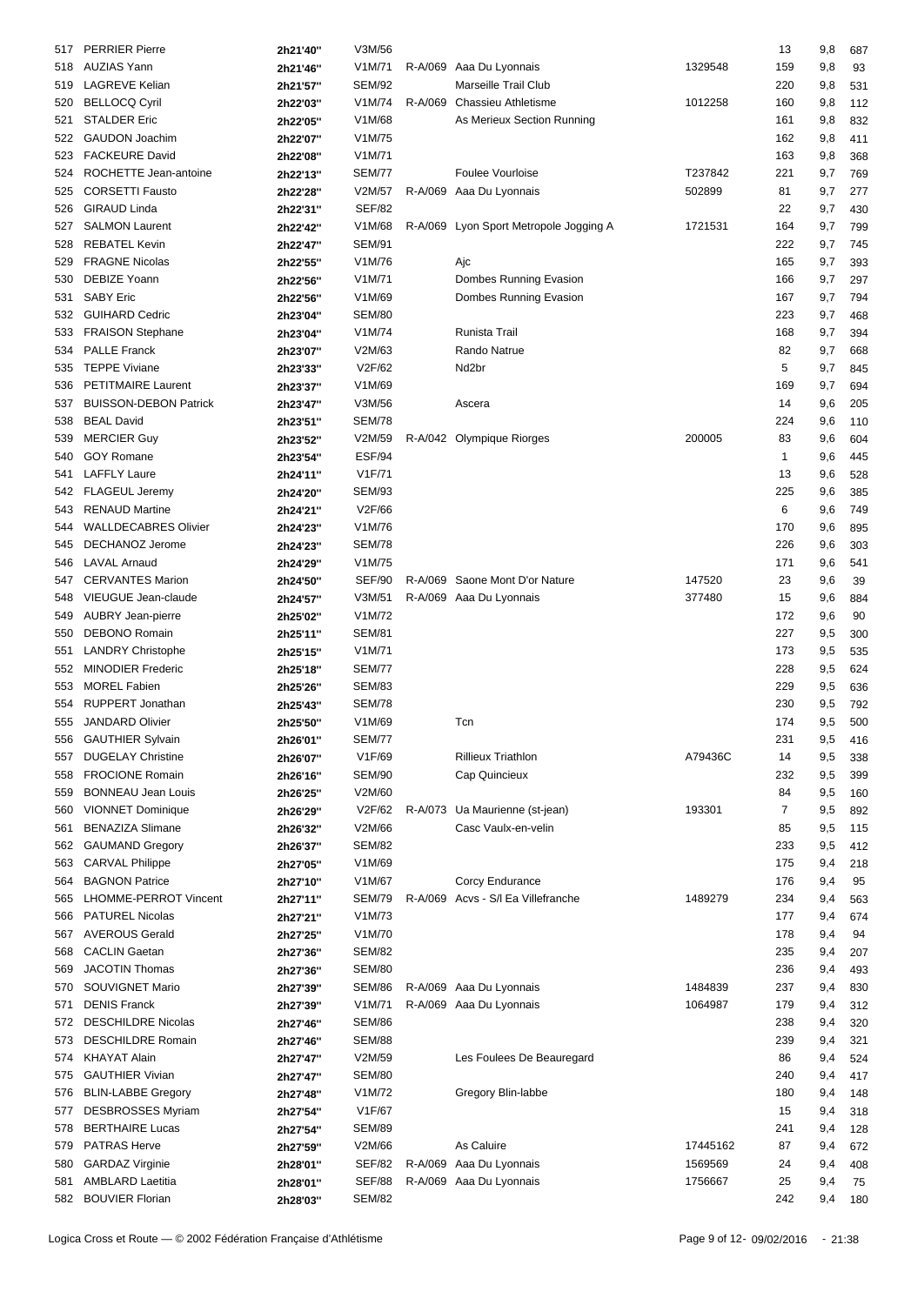| 583 | <b>PALENI Claire</b>          | 2h28'03" | V1F/71              | R-A/073 Ua Maurienne (st-jean)         | 1302878    | 16  | 9,4     | 667 |
|-----|-------------------------------|----------|---------------------|----------------------------------------|------------|-----|---------|-----|
| 584 | <b>CRUSSY Thierry</b>         | 2h28'04" | V2M/64              | R-A/069 Decines Meyzieu Athletisme     | 393244     | 88  | 9,4     | 289 |
| 585 | <b>GONCALVES Myriam</b>       | 2h28'04" | V1F/67              | R-A/069 Decines Meyzieu Athletisme     | 689194     | 17  | 9,4     | 436 |
| 586 | <b>BERUARD Julien</b>         | 2h28'09" | V1M/73              |                                        |            | 181 | 9,4     | 132 |
|     | <b>CHABERT Julien</b>         |          | <b>SEM/81</b>       |                                        |            | 243 |         |     |
| 587 |                               | 2h28'12" |                     |                                        |            |     | 9,4     | 223 |
| 588 | <b>FRAU Antonio</b>           | 2h28'16" | V2M/59              | Ascs                                   |            | 89  | 9,3     | 397 |
| 589 | CALLEJON Stephane             | 2h28'18" | V1M/69              |                                        |            | 182 | 9,3     | 208 |
| 590 | <b>FROCIONE Cyril</b>         | 2h28'19" | V1M/68              |                                        |            | 183 | 9,3     | 398 |
| 591 | <b>SCHIUMERINI Herve</b>      | 2h28'28" | V1M/67              |                                        | T193839    | 184 | 9,3     | 805 |
| 592 | <b>BOUVIER Evelyne</b>        | 2h28'53" | V2F/65              | R-A/001 Asc Balan                      | 1124186    | 8   | 9,3     | 179 |
| 593 | <b>ALVAREZ Erick</b>          | 2h29'03" | V1M/74              | Team Terre De Running                  |            | 185 | 9,3     | 73  |
| 594 | <b>FAVIER Stephanie</b>       | 2h29'17" | V1F/73              | R-A/073 Ua Maurienne (st-jean)         | 1469587    | 18  | 9,3     | 374 |
| 595 | <b>RENAUD Frederic</b>        | 2h29'17" | V1M/74              |                                        |            | 186 | 9,3     | 748 |
| 596 | RIGAUD Chantal                | 2h29'17" | V2F/65              | Mionnay                                |            | 9   | 9,3     | 756 |
| 597 | <b>BORNAT Martin</b>          |          | <b>SEM/89</b>       |                                        |            | 244 |         |     |
|     |                               | 2h29'19" |                     |                                        |            |     | 9,3     | 168 |
| 598 | NICOLE David                  | 2h29'33" | V1M/68              | CEN/018 Saint-amand-montrond Boischaut | 1595186    | 187 | 9,3     | 656 |
| 599 | <b>PONCET Georges</b>         | 2h29'34" | V4M/45              | R-A/069 EsI - S/I Francheville Ac      | 680121     | 1   | 9,3     | 719 |
| 600 | <b>ARGOUD Emmanuel</b>        | 2h29'38" | V1M/69              | Ajt Reyrieux                           |            | 188 | 9,3     | 81  |
| 601 | GELSOMINO Jean Christophe     | 2h29'40" | V1M/67              | Tecmat                                 |            | 189 | 9,3     | 421 |
| 602 | <b>LAFABRIE Franck</b>        | 2h29'40" | V1M/70              | Tecmat                                 |            | 190 | 9,3     | 527 |
| 603 | <b>DREVET Maxence</b>         | 2h29'42" | <b>SEM/89</b>       |                                        |            | 245 | 9,3     | 331 |
| 604 | <b>SCHMIDT Louis</b>          | 2h29'59" | <b>SEM/85</b>       | Desesperaid Team                       |            | 246 | 9,2     | 806 |
| 605 | <b>JICQUEL Anna</b>           | 2h30'07" | <b>SEF/82</b>       |                                        |            | 26  | 9,2     | 509 |
|     |                               |          | V2M/60              | R-A/074 Lac - S/I Ac Evian             | 1045774    | 90  |         |     |
| 606 | PEYRELONG Serge               | 2h30'17" |                     |                                        |            |     | 9,2     | 698 |
| 607 | <b>GARCIA Pascal</b>          | 2h30'21" | V2M/61              |                                        |            | 91  | 9,2     | 407 |
| 608 | <b>AUGER Laurent</b>          | 2h30'22" | V2M/61              | Club Sport Dimanche                    |            | 92  | 9,2     | 92  |
| 609 | <b>HEROLD Nicolas</b>         | 2h30'23" | V2M/60              |                                        |            | 93  | 9,2     | 487 |
| 610 | <b>JAVELLE Cyrille</b>        | 2h30'25" | V1M/74              | Run Moi                                |            | 191 | 9,2     | 506 |
| 611 | <b>VIVIEN Christophe</b>      | 2h30'30" | <b>SEM/77</b>       |                                        |            | 247 | 9,2     | 894 |
| 612 | <b>TEYSSIER Charlotte</b>     | 2h30'31" | <b>SEF/90</b>       |                                        |            | 27  | 9,2     | 848 |
| 613 | <b>COURTIN Vincent</b>        | 2h30'31" | <b>SEM/77</b>       |                                        |            | 248 | 9,2     | 285 |
| 614 | <b>FONTAINE Helene</b>        | 2h30'40" | SEF/78              | R-A/069 Aaa Du Lyonnais                | 1680441    | 28  | 9,2     | 388 |
| 615 | <b>BOYER Estelle</b>          | 2h30'40" | SEF/89              | R-A/069 Aaa Du Lyonnais                | 1653077    | 29  | 9,2     | 184 |
|     |                               |          |                     |                                        |            |     |         |     |
| 616 | <b>DELABARRE Yannick</b>      | 2h30'51" | <b>SEM/78</b>       |                                        |            | 249 | 9,2     | 305 |
| 617 | <b>GUIGUE Philippine</b>      | 2h31'01" | V1F/73              |                                        | philippine | 19  | 9,2     | 467 |
| 618 | <b>DURAND Thierry</b>         | 2h31'12" | V2M/60              | Les Foulees De Beauregard              |            | 94  | 9,2     | 347 |
| 619 | <b>BOUCHER Raphael</b>        | 2h31'17" | <b>SEM/86</b>       |                                        |            | 250 | 9,2     | 169 |
| 620 | <b>BAUDOT Julien</b>          | 2h31'17" | <b>SEM/86</b>       |                                        |            | 251 | 9,2     | 106 |
| 621 | <b>BOURGEOIS Sebastien</b>    | 2h31'22" | V <sub>1</sub> M/71 |                                        |            | 192 | 9,2     | 173 |
| 622 | <b>BOUTELIER Jean-marc</b>    | 2h31'22" | V1M/76              | Cap Confluence                         |            | 193 | 9,2 178 |     |
| 623 | <b>TEIXEIRA Marilyn</b>       | 2h31'39" | <b>SEF/78</b>       |                                        |            | 30  | 9,1     | 843 |
| 624 | <b>BORDERIEUX Christophe</b>  | 2h31'49" | <b>SEM/80</b>       |                                        |            | 252 | 9,1     | 165 |
| 625 | <b>RITTAUD Alain</b>          | 2h31'50" | V2M/65              |                                        |            | 95  | 9,1     | 759 |
|     | <b>MOREL Eric</b>             |          | V2M/66              |                                        |            |     |         |     |
| 626 |                               | 2h31'58" |                     |                                        |            | 96  | 9,1     | 635 |
| 627 | <b>DUPIRE Philippe</b>        | 2h32'11" | <b>SEM/79</b>       |                                        |            | 253 | 9,1     | 343 |
| 628 | <b>RAQUIN Olivier</b>         | 2h32'13" | V1M/68              |                                        |            | 194 | 9,1     | 742 |
| 629 | <b>DELAVENNE Laurence</b>     | 2h32'15" | V1F/71              |                                        |            | 20  | 9,1     | 306 |
| 630 | <b>CHAPELLE Aurelie</b>       | 2h32'15" | <b>SEF/80</b>       | R-A/069 Lyon Sport Metropole Jogging A | 1624773    | 31  | 9,1     | 233 |
| 631 | <b>PETIT Lionel</b>           | 2h32'15" | V2M/66              |                                        |            | 97  | 9,1     | 693 |
| 632 | <b>PERRET Philippe</b>        | 2h32'58" | V1M/70              |                                        |            | 195 | 9,1     | 686 |
| 633 | <b>STELLA Patrick</b>         | 2h32'58" | V2M/65              |                                        |            | 98  | 9,1     | 834 |
| 634 | <b>ELABED Lasaad</b>          | 2h33'32" | V1M/75              | Corps                                  | 55629634   | 196 | 9,0     | 357 |
|     | <b>GALAIS Johnny</b>          |          | V1M/68              |                                        |            | 197 |         |     |
| 635 |                               | 2h33'41" |                     |                                        |            |     | 9,0     | 402 |
| 636 | <b>GARCIA Lionel</b>          | 2h33'50" | <b>SEM/82</b>       |                                        |            | 254 | 9,0     | 406 |
| 637 | DIAZ Jean Jacques             | 2h33'51" | V3M/49              | I-F/077 Pontault Aac                   | 1449501    | 16  | 9,0     | 328 |
| 638 | <b>WENISCH Siegfried</b>      | 2h33'58" | <b>SEM/78</b>       |                                        |            | 255 | 9,0     | 898 |
| 639 | ROY Jean Marc                 | 2h33'59" | V2M/64              | Corcy Endurance                        |            | 99  | 9,0     | 788 |
| 640 | <b>BOUDOU Jean-luc</b>        | 2h34'00" | V2M/66              | Corcy Endurance                        |            | 100 | 9,0     | 170 |
| 641 | <b>DESPLANCHE Stephanie</b>   | 2h34'02" | <b>SEF/77</b>       |                                        |            | 32  | 9,0     | 322 |
| 642 | CARAVAGNO Didier              | 2h34'06" | V2M/60              | As Merieux Section Running             |            | 101 | 9,0     | 214 |
| 643 | <b>GREMY Dominique</b>        | 2h34'07" | V2F/62              |                                        |            | 10  | 9,0     | 453 |
| 644 | <b>GENTIN PORNIN Marilyne</b> | 2h34'07" | <b>SEF/83</b>       |                                        |            | 33  | 9,0     | 423 |
|     |                               |          |                     |                                        |            |     |         |     |
| 645 | <b>BRUNETTI Alexandre</b>     | 2h34'13" | V1M/69              |                                        |            | 198 | 9,0     | 200 |
| 646 | <b>BOVAGNET Michele</b>       | 2h34'19" | V1F/71              |                                        |            | 21  | 9,0     | 182 |
| 647 | <b>BOVAGNET Laurent</b>       | 2h34'26" | V1M/70              |                                        |            | 199 | 9,0     | 181 |
| 648 | <b>BAUDRILLARD Isabelle</b>   | 2h34'27" | V2F/65              |                                        |            | 11  | 9,0     | 109 |
|     |                               |          |                     |                                        |            |     |         |     |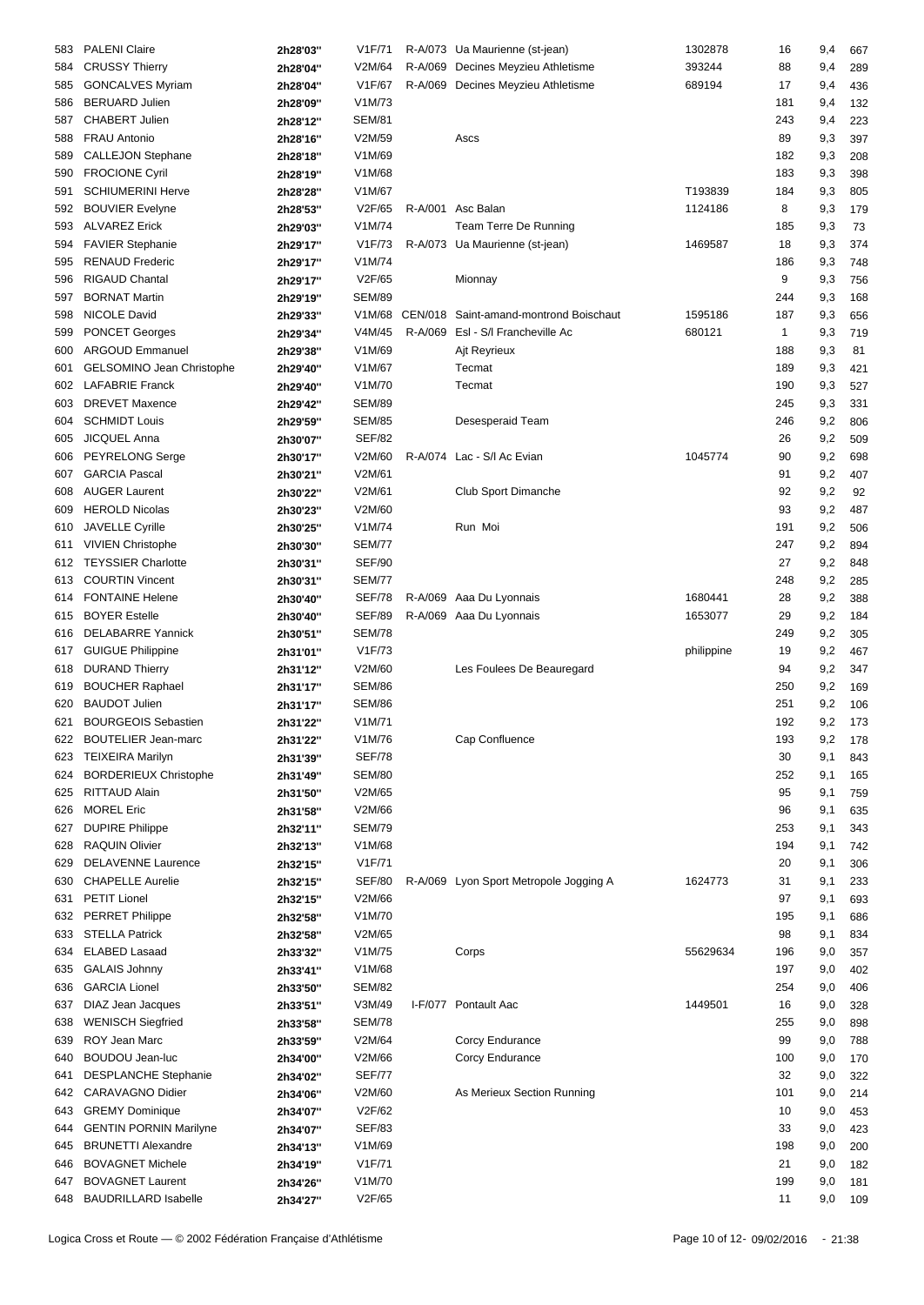| 649 | <b>GUICHARDON Daniel</b>    | 2h34'31" | V2M/61              |                | Corcy Endurance                     |         | 102                     | 9,0     | 464 |
|-----|-----------------------------|----------|---------------------|----------------|-------------------------------------|---------|-------------------------|---------|-----|
| 650 | <b>ZAHRI Hassan</b>         | 2h34'31" | <b>SEM/81</b>       |                | Corcy Endurance                     |         | 256                     | 9,0     | 901 |
|     |                             |          |                     |                |                                     |         |                         |         |     |
| 651 | <b>BERNHARD Marie-anne</b>  | 2h34'31" | <b>SEF/83</b>       |                | Gones Raideurs                      |         | 34                      | 9,0     | 125 |
| 652 | <b>WOJCIECHOWSKI Cecile</b> | 2h34'43" | V2F/60              |                |                                     |         | 12                      | 9,0     | 899 |
| 653 | <b>TSCHAMPER Kelly</b>      | 2h34'55" | ESF/94              |                | R-A/038 Coureurs Du Monde En Isere* | 1853457 | $\overline{\mathbf{c}}$ | 8,9     | 907 |
| 654 | <b>TAVIAUX Florent</b>      | 2h34'59" | <b>SEM/92</b>       |                |                                     |         | 257                     | 8,9     | 840 |
| 655 | <b>BOCCON-GIBOD Julien</b>  | 2h35'31" | V1M/68              |                |                                     |         | 200                     | 8,9     | 151 |
| 656 | <b>JACQUETON Mathias</b>    | 2h35'37" | <b>SEM/84</b>       |                |                                     |         | 258                     | 8,9     | 494 |
| 657 | <b>LECONTE Patricia</b>     | 2h35'44" | V2F/64              |                | R-A/069 Decines Meyzieu Athletisme  | 581903  | 13                      | 8,9     | 553 |
| 658 | <b>LAFFUGE Ophelie</b>      | 2h35'50" | <b>SEF/84</b>       |                |                                     |         | 35                      | 8,9     | 530 |
|     |                             |          |                     |                |                                     |         |                         |         |     |
| 659 | <b>VERNET Caroline</b>      | 2h36'30" | <b>SEF/85</b>       |                |                                     |         | 36                      | 8,9     | 878 |
| 660 | <b>METILLON Philippe</b>    | 2h36'30" | V2M/65              |                |                                     |         | 103                     | 8,9     | 610 |
| 661 | <b>SOUTRENON Bertrand</b>   | 2h36'48" | <b>SEM/78</b>       |                |                                     |         | 259                     | 8,8     | 829 |
| 662 | <b>MICHON Catherine</b>     | 2h37'45" | V1F/74              |                | Ascm                                |         | 22                      | 8,8     | 618 |
| 663 | <b>MICHON Walter</b>        | 2h37'45" | V1M/74              |                | Ascm                                |         | 201                     | 8,8     | 619 |
| 664 | <b>ROMANT Cecile</b>        | 2h37'46" | <b>SEF/79</b>       |                |                                     |         | 37                      | 8,8     | 771 |
|     | CITTERIO-QUENTIN Lucille    |          | <b>SEF/85</b>       |                | Run Et Moi                          |         | 38                      | 8,8     |     |
| 665 |                             | 2h37'52" |                     |                |                                     |         |                         |         | 262 |
| 666 | <b>VELLA Marilyne</b>       | 2h37'57" | V1F/76              |                | Arsl Roche                          |         | 23                      | 8,8     | 876 |
| 667 | <b>PAILLET Anne</b>         | 2h38'14" | <b>SEF/81</b>       |                | R-A/069 Aaa Du Lyonnais             | 1485293 | 39                      | 8,8     | 665 |
| 668 | <b>CARRERE Jose</b>         | 2h38'21" | V2M/62              |                | Les Foulees De Beauregard           |         | 104                     | 8,8     | 217 |
| 669 | <b>TROUILLET Veronique</b>  | 2h38'22" | V2F/65              |                | R-A/001 Asc Balan                   | 1376541 | 14                      | 8,8     | 867 |
| 670 | CHAMBELLAND Luc             | 2h38'27" | V4M/46              |                | R-A/001 Asc Balan                   | 266926  | 2                       | 8,7     | 227 |
| 671 | <b>VIRICEL Pierre</b>       |          | V1M/72              |                | R-A/069 As Ibm Lyon                 | 1651698 | 202                     | 8,7     | 893 |
|     |                             | 2h38'34" |                     |                |                                     |         |                         |         |     |
| 672 | <b>TAUVEL Christian</b>     | 2h38'40" | V2M/60              |                |                                     |         | 105                     | 8,7     | 839 |
| 673 | PIDOUX Cyril                | 2h39'21" | <b>SEM/78</b>       |                |                                     |         | 260                     | 8,7     | 707 |
| 674 | <b>CHAIGNEAU Emilie</b>     | 2h39'40" | <b>SEF/83</b>       |                | Corcy Endurance                     |         | 40                      | 8,7     | 225 |
| 675 | <b>DEBARRE Christine</b>    | 2h39'40" | V1F/72              |                | Corcy Endurance                     |         | 24                      | 8,7     | 296 |
| 676 | <b>ECHALIER Aurelie</b>     | 2h39'40" | <b>SEF/90</b>       |                |                                     |         | 41                      | 8,7     | 353 |
| 677 | CLAVIER Jean-christophe     | 2h39'47" | V1M/69              |                |                                     |         | 203                     | 8,7     | 264 |
|     | <b>ECHALIER Franck</b>      |          | V2M/61              |                |                                     |         | 106                     |         |     |
| 678 |                             | 2h40'02" |                     |                |                                     |         |                         | 8,7     | 354 |
| 679 | <b>GAY Germain</b>          | 2h40'13" | <b>SEM/84</b>       |                |                                     |         | 261                     | 8,7     | 419 |
| 680 | <b>BRULEY Catherine</b>     | 2h40'25" | V2F/64              |                | R-A/069 Acvs - S/I Ea Villefranche  | 1614083 | 15                      | 8,6     | 195 |
| 681 | <b>PROUST Sandrine</b>      | 2h40'30" | V1F/75              |                | R-A/073 Ua Maurienne (st-jean)      | 1398210 | 25                      | 8,6     | 731 |
| 682 | POURRAT Laurent             | 2h40'42" | V1M/67              |                |                                     |         | 204                     | 8,6     | 725 |
| 683 | <b>GRAD Stephanie</b>       | 2h40'45" | <b>SEF/77</b>       |                | Ascm Courir Mionnay                 |         | 42                      | 8,6     | 446 |
|     |                             |          | V1M/70              |                |                                     |         | 205                     |         |     |
| 684 | <b>LECOMTE Christophe</b>   | 2h40'56" |                     |                |                                     |         |                         | 8,6     | 552 |
| 685 | <b>SCHWEITZER Valerie</b>   | 2h41'07" | V <sub>1</sub> F/71 |                | R-A/069 Decines Meyzieu Athletisme  | 802626  | 26                      | 8,6     | 810 |
| 686 | <b>TOUTAN Anne-marie</b>    | 2h41'16" | V2F/59              | <b>BOU/071</b> | Ea Macon                            | 1076533 | 16                      | 8,6     | 859 |
| 687 | <b>BERTHET Daniel</b>       | 2h41'18" | V3M/48              |                | Daniel                              |         | 17                      | 8,6     | 129 |
|     | 688 SALINAS Andre           | 2h41'19" | V1M/67              |                |                                     |         | 206                     | 8,6 798 |     |
| 689 | <b>FROMEN Fernando</b>      | 2h41'41" | V3M/55              |                |                                     |         | 18                      | 8,6     | 400 |
| 690 | LEFEBVRE Saida              | 2h41'44" | V1F/70              |                | R-A/001 Asc Balan                   | 1557725 | 27                      | 8,6     | 556 |
|     |                             |          |                     |                |                                     |         |                         |         |     |
| 691 | <b>GINOT Ghislain</b>       | 2h41'47" | <b>SEM/84</b>       |                |                                     |         | 262                     | 8,6     | 427 |
| 692 | <b>COMPTDAER Delphine</b>   | 2h42'42" | <b>SEF/87</b>       |                | R-A/069 Aaa Du Lyonnais             | 1755459 | 43                      | 8,5     | 271 |
| 693 | LE TURDU Helene             | 2h42'47" | <b>SEF/86</b>       |                |                                     |         | 44                      | 8,5     | 546 |
| 694 | <b>BOUILLY Isabelle</b>     | 2h43'06" | V1F/72              |                | Arsl                                |         | 28                      | 8,5     | 171 |
| 695 | <b>SABOT Laurence</b>       | 2h43'16" | <b>SEF/81</b>       |                | Corcy Endurance                     |         | 45                      | 8,5     | 793 |
| 696 | <b>VELIEN Jean Jacques</b>  | 2h44'08" | V2M/57              |                |                                     |         | 107                     | 8,4     | 875 |
| 697 | ROUDON Damien               |          | V1M/74              |                | Letraceurs                          |         | 207                     |         |     |
|     |                             | 2h44'20" |                     |                |                                     |         |                         | 8,4     | 780 |
| 698 | <b>BIALEK Julie</b>         | 2h44'29" | <b>SEF/87</b>       |                |                                     |         | 46                      | 8,4     | 135 |
| 699 | <b>LANGEL Cedric</b>        | 2h44'42" | V1M/69              |                |                                     |         | 208                     | 8,4     | 537 |
| 700 | <b>JAUSSEIN Elisa</b>       | 2h44'42" | <b>SEF/90</b>       |                |                                     |         | 47                      | 8,4     | 503 |
| 701 | <b>JOUBERT Pascal</b>       | 2h44'47" | V2M/64              |                | Corcy Endurance                     |         | 108                     | 8,4     | 514 |
| 702 | <b>PFAIFER Elsa</b>         | 2h44'57" | <b>SEF/83</b>       |                |                                     |         | 48                      | 8,4     | 700 |
| 703 | <b>MARX Laetitia</b>        | 2h45'01" | V1F/71              |                | R-A/069 As Caluire Et Cuire         | 1761677 | 29                      | 8,4     | 589 |
|     | DA PALMA Nathalie           |          | V1F/76              |                |                                     |         |                         |         |     |
| 704 |                             | 2h45'24" |                     |                | Ascm                                |         | 30                      | 8,4     | 292 |
|     | 705 BRUN Pierre             | 2h46'03" | V2M/66              |                | R-A/069 Aaa Du Lyonnais             | 1098144 | 109                     | 8,3     | 198 |
| 706 | <b>HENRY Nicolas</b>        | 2h46'09" | <b>ESM/94</b>       |                |                                     |         | 9                       | 8,3     | 483 |
| 707 | <b>RUIZ Cathy</b>           | 2h46'10" | <b>SEF/92</b>       |                |                                     |         | 49                      | 8,3     | 791 |
| 708 | <b>MERLIN Georges</b>       | 2h46'32" | V1M/67              |                | R-A/001 Asc Balan                   | 1730759 | 209                     | 8,3     | 607 |
| 709 | <b>BRUYERE Sandra</b>       | 2h46'38" | V1F/75              |                |                                     |         | 31                      | 8,3     | 203 |
| 710 | PONS Aurelie                | 2h46'45" | <b>SEF/85</b>       |                |                                     |         | 50                      | 8,3     | 721 |
|     |                             |          |                     |                |                                     |         |                         |         |     |
| 711 | MOURETIN Dominique          | 2h46'46" | V3F/55              |                | Fr Anse                             |         | $\mathbf{1}$            | 8,3     | 643 |
|     | 712 LE LEVREUR Romain       | 2h47'22" | V2M/57              |                |                                     |         | 110                     | 8,3     | 543 |
| 713 | <b>GAURAND Philippe</b>     | 2h47'27" | V2M/59              |                |                                     |         | 111                     | 8,3     | 413 |
|     | 714 DESCHAMP Thierry        | 2h47'41" | V2M/64              |                |                                     |         | 112                     | 8,3     | 319 |
|     |                             |          |                     |                |                                     |         |                         |         |     |